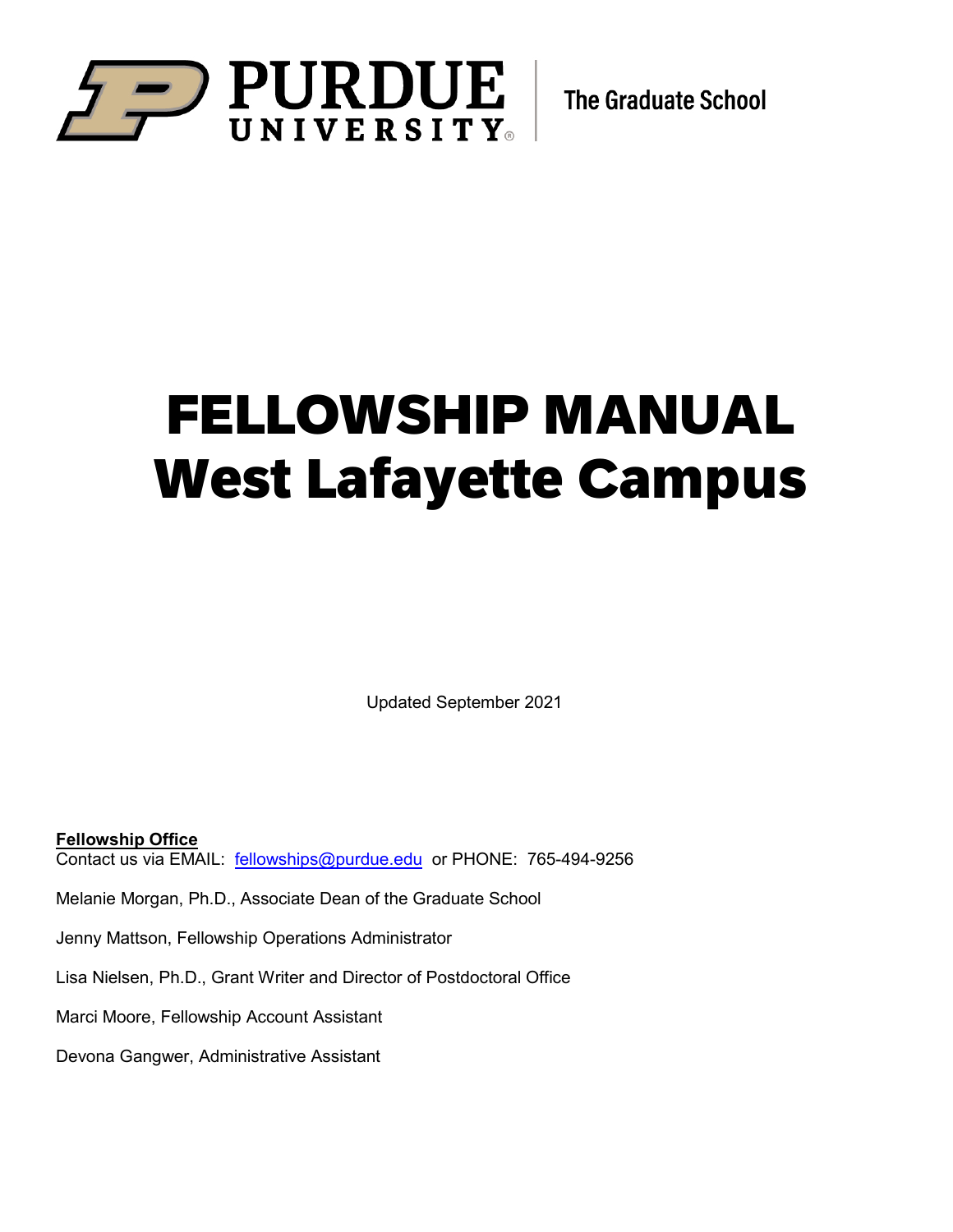# Table of Contents

| Academic and Scholarly Standards for Purdue Graduate School Fellowship Recipient 7                                                                                                                                                                                                                                                                                                                                                                     |  |
|--------------------------------------------------------------------------------------------------------------------------------------------------------------------------------------------------------------------------------------------------------------------------------------------------------------------------------------------------------------------------------------------------------------------------------------------------------|--|
|                                                                                                                                                                                                                                                                                                                                                                                                                                                        |  |
|                                                                                                                                                                                                                                                                                                                                                                                                                                                        |  |
|                                                                                                                                                                                                                                                                                                                                                                                                                                                        |  |
|                                                                                                                                                                                                                                                                                                                                                                                                                                                        |  |
| Graduate school fellowships typically fund the first or first and second year of the fellowships as described<br>in this manual. Departments may not assign teaching duties or other research duties during the graduate<br>school funded portion of the award as part of the regular .50 FTE. Departments may elect to fund the first<br>year(s) of the award with their own funding, putting the graduate school funding on hold and using it at the |  |
|                                                                                                                                                                                                                                                                                                                                                                                                                                                        |  |
|                                                                                                                                                                                                                                                                                                                                                                                                                                                        |  |
|                                                                                                                                                                                                                                                                                                                                                                                                                                                        |  |
|                                                                                                                                                                                                                                                                                                                                                                                                                                                        |  |
|                                                                                                                                                                                                                                                                                                                                                                                                                                                        |  |
|                                                                                                                                                                                                                                                                                                                                                                                                                                                        |  |
|                                                                                                                                                                                                                                                                                                                                                                                                                                                        |  |
|                                                                                                                                                                                                                                                                                                                                                                                                                                                        |  |
|                                                                                                                                                                                                                                                                                                                                                                                                                                                        |  |
| <b>External Fellowships</b>                                                                                                                                                                                                                                                                                                                                                                                                                            |  |
|                                                                                                                                                                                                                                                                                                                                                                                                                                                        |  |
|                                                                                                                                                                                                                                                                                                                                                                                                                                                        |  |
|                                                                                                                                                                                                                                                                                                                                                                                                                                                        |  |
|                                                                                                                                                                                                                                                                                                                                                                                                                                                        |  |
|                                                                                                                                                                                                                                                                                                                                                                                                                                                        |  |
|                                                                                                                                                                                                                                                                                                                                                                                                                                                        |  |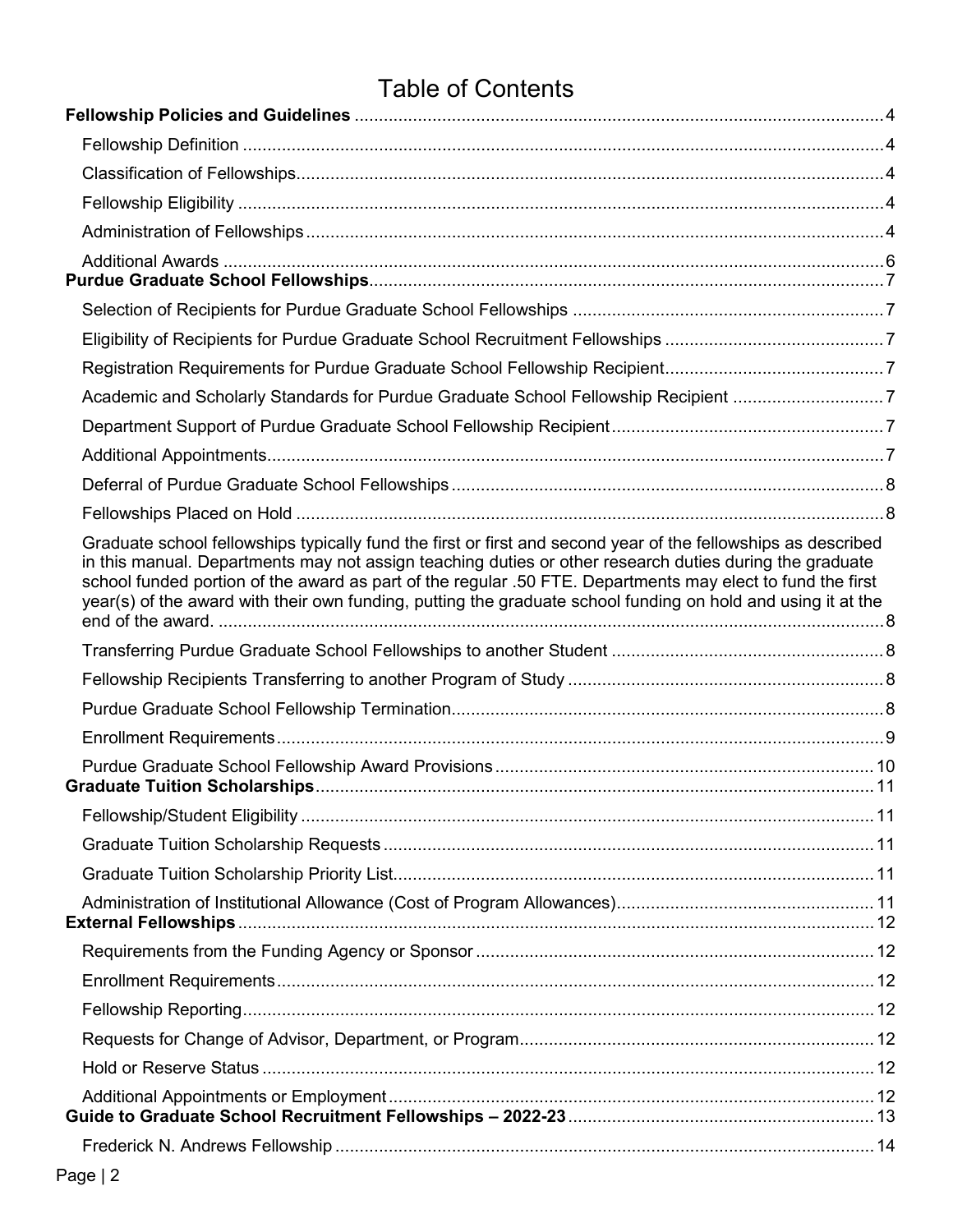| Guide to Graduate School Bilsland Strategic Initiatives & Summer 2022 Research Grants 25 |  |
|------------------------------------------------------------------------------------------|--|
|                                                                                          |  |
| Guide to 2022 Graduate Travel Grant and 2021 Graduate School Incentive Grant27           |  |
|                                                                                          |  |
|                                                                                          |  |
|                                                                                          |  |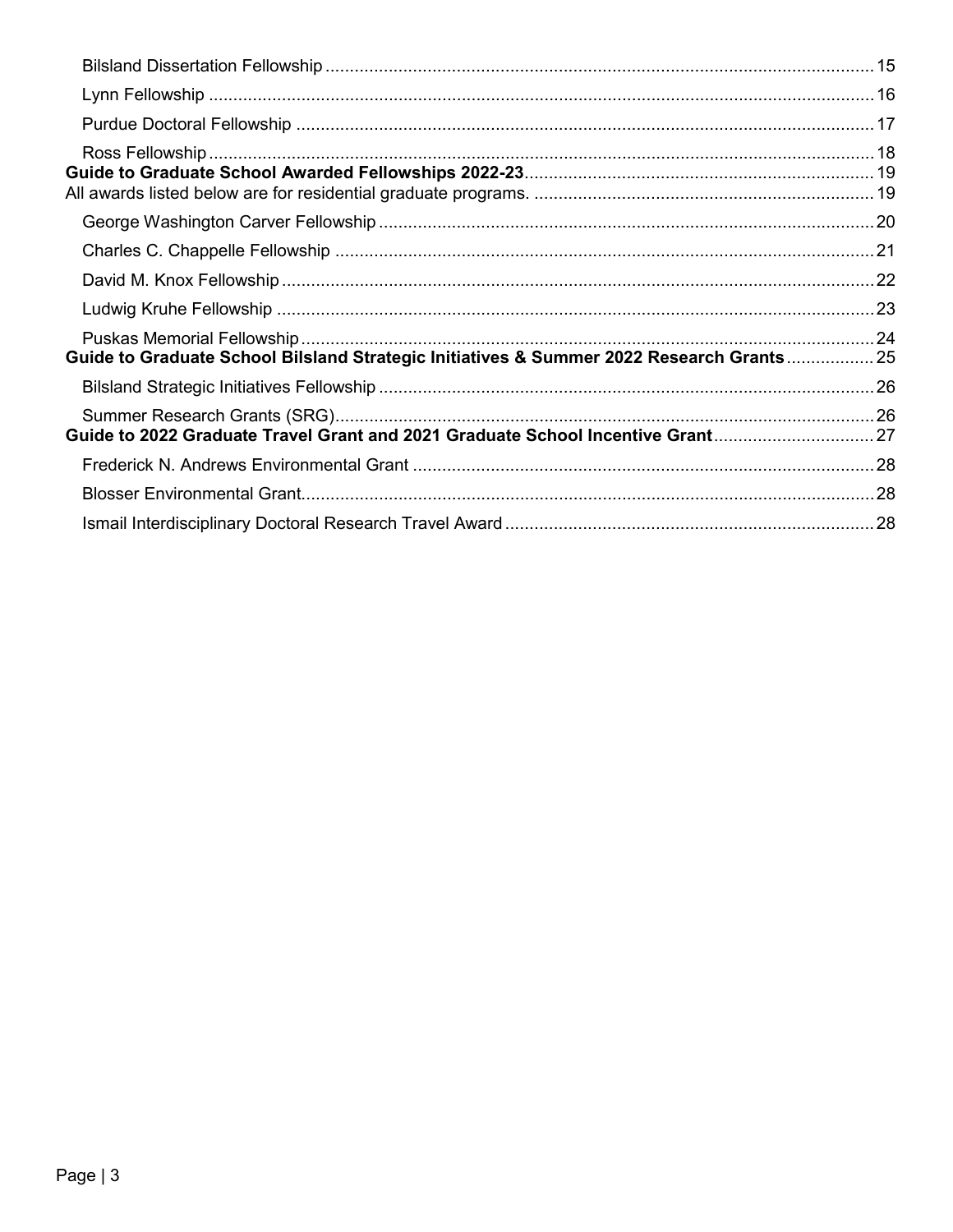# <span id="page-3-0"></span>**Fellowship Policies and Guidelines**

# <span id="page-3-1"></span>**Fellowship Definition**

Internal or external awards granted to a graduate student that include a regular payment amount for living expenses, fully or partially covers graduate tuition and/or student fees, and any other payment deemed necessary by the fellowship sponsor. Fellowships may be awarded by the sponsors such as the University, private foundations, companies, or endowments. Recipients may be selected based on various factors, including but not limited to: academic achievement, contribution to the diversity of the academe, membership in a professional society, or financial need.

#### <span id="page-3-2"></span>**Classification of Fellowships**

Purdue University recognizes that there exist several different types of fellowships. The Graduate School classifies the funding source into one of the five broad categories for the purpose of awarding Graduate Tuition Scholarships:

Federal – i.e.-NSF, NIH, USDA, DOE, DOD, etc. Graduate School – i.e.-Andrew, Ross, Bilsland Industrial – i.e.-Rolls Royce, Symantec, etc. Foundations – i.e.-Howard Hughes, Ford Foundation International – i.e.-Conacyt-Mexico, Conicyt-Chili.

# <span id="page-3-3"></span>**Fellowship Eligibility**

Many fellowships are merit-based. However, some fellowships are need-based and require that the student demonstrate financial need. The Division of Financial Aid (DFA) is the administrative unit responsible for determining financial need of students at Purdue. In determining financial need, the DFA adheres to the policies and guidelines set forth in Part F of Title IV of the Higher Education Act of 1965, as amended (34 CFR 648.2, CFR 65). Students must complete and file a [FAFSA.](http://www.fafsa.ed.gov/) A FAFSA demonstrates financial need and must be on file before a need-based fellowship is awarded. The DFA conducts a survey of Purdue students each year to determine the estimated Cost of Education at Purdue, and then calculates loan eligibility, utilizing Title IV Congressional Methodology: Estimated Cost of Education minus Aid, which includes fellowships, fee remissions and scholarships, to determine the student's loan eligibility.

#### <span id="page-3-4"></span>**Administration of Fellowships**

Fellowships can be administered as a Fellowship (True Fellow) or as a Fellowship Administered as an Assistantship (Fellow Assistant). Purdue University must make a distinction between true fellows and fellow assistants for reporting to the Internal Revenue Service (IRS). The University recognizes that there exist substantial similarities between true fellows and fellow assistants and wide diversity in relationships between mentors and graduate students regardless of the student's source of financial support. Because of these factors, it is important that the administering department and faculty mentor/supervisor make the decision as to the appropriateness of administering a specific award as a Fellowship or Fellowship Administered as an Assistantship in accordance with sponsor guidelines. All graduate students receive guidance and direction in the design and conduct of their thesis/dissertation research from their major professor, and faculty advisors approve all thesis/dissertation research projects. The similarities between programs notwithstanding, true fellows are not Purdue staff, and payments made to them are recorded as stipends. On the other hand, fellow assistants are Purdue Staff and payments made to them are recorded as salary.

Appointment Classification in HR System - For true fellows, the SF Employee Class Code is T-Fellowship, and the Job Code is 20002716-Fellowships Predoctoral. True fellows are not employees and have no CUL associated with their position classification.

For fellowship assistants, the SF Employee Class Code is S-Graduate Student and the Job Code is 20002713-Fellowship Administered as Assistantship. Please consult the Graduate Student Employment Manual for details regarding classification of graduate student appointments. Fellowship assistants are employees and have a 50.00 CUL. International students are limited to a total of 50.00 CUL during the academic year. Please contact the Office of International Students and Scholars (ISS) to ensure that an international student's employment is allowable.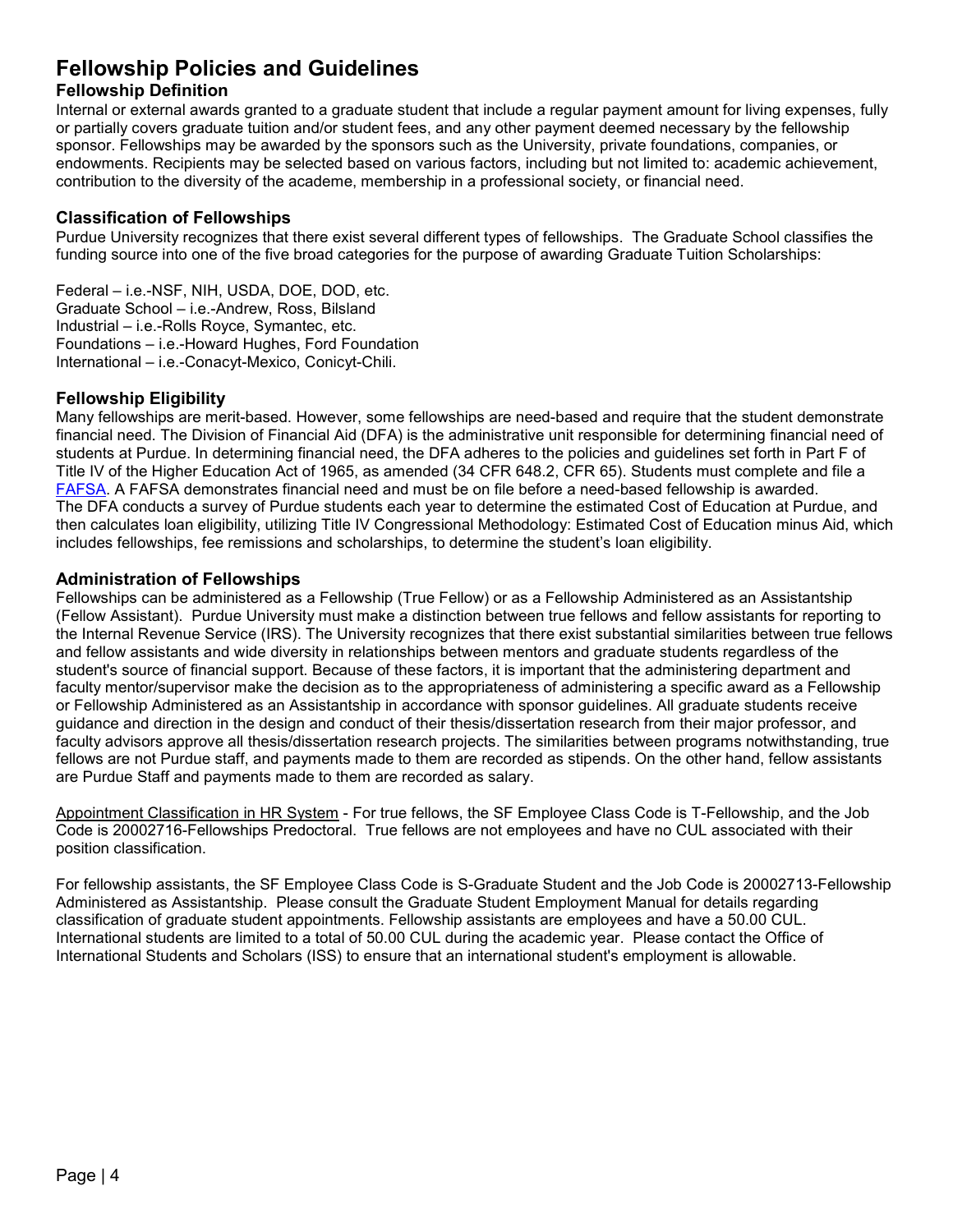**True fellows** are not employees of Purdue. True fellows receive scholarship or fellowship payments (stipends) intended to assist them in pursuing a course of study or research. This payment is not a payment for teaching, conducting research, or other services. Purdue does not report the payment to the IRS. True fellows have the following characteristics:

- Must be candidates for a degree.
- Must have major professors who can appropriately mentor the proposed research and provide an environment conducive to carrying out this research.
- Generally are free to explore new areas, depending on the progress of the research.
- Are not considered graduate staff of the University. Payment is provided in the form of a stipend provided to support the fellow. Stipends are not considered compensation for services.
- When a student graduates, it is the general practice that a true fellowship is paid through the end of the pay period in which the student graduates.

Fellowships generally are awarded to students who may freely select the faculty adviser with whom they will conduct research while receiving their stipend.

**Fellow assistants** are employees of Purdue. Fellow assistants receive payments (salary), which is taxable income reported by Purdue to the IRS. The salary earned by fellow assistants is subject to withholding for income tax, Social Security tax, and Medicare, and is reported on the W-2 at year-end. Fellow assistants have the following characteristics:

- Assistants must be candidates for a degree.
- There are 3 types of Assistantships Research Assistant, Teaching Assistant and Administrative/Professional Assistant
- The work for which fellow assistants are being compensated may or may not be related to their degree requirements. For example, a number of departments employ assistants pursuing degrees in other fields of specialization to assist in teaching their classes.
- If the work in which the student is performing supports the development of their theses, the major professor plays a large role in devising the research plan. Normally, the research is part of the larger program of the major professor. While the student is encouraged to explore new and innovative methods/ideas, the student cannot deviate from the research without the concurrence of the major professor.
- Fellow assistants are considered staff of the University and receive a salary that is considered payment for services.

True Fellow Tax Implications - The interpretation and implementation of the tax laws is the domain of the Internal Revenue Service (IRS). The Graduate School takes no position on the status of a particular taxpayer, nor does it have the authority to dispense tax advice. Students should consult a tax expert for advice. That stated, modest guidance on stipend taxability is provided below.

Part of the payments made to true fellows (stipends used for meals, lodging, non-mandatory medical insurance, travel, personal living expenses, or other non-course related expenses) are true taxable income. Other parts of the payment (portions used for tuition and fees required for enrollment or attendance at the University and/or other mandatory fees, such as books, supplies, and equipment required to be used by all students in a particular course of study) are not taxable.

#### **1. U.S. Students**

- According to the IRS, a portion of fellowship payments may be subject to income tax.
- Students who are pursuing a degree may exclude from taxable income the part of the fellowship applied to tuition and fees required for enrollment or attendance or for the purchase of books, supplies, and equipment required for courses.
- The portion of the fellowship used for room and board or personal items must be reported as taxable income.
- The IRS does not allow the University to withhold income tax on fellowships; therefore, a Form W-2, Wage and Tax Statement, will not be issued at year-end. Consequently, taxes may be owed when a tax return is filed.
- Additional information about the taxability of fellowships is provided in [Internal Revenue](http://www.irs.gov/pub/irs-pdf/p970.pdf) Service Publication [970, Tax Benefits for Education.](http://www.irs.gov/pub/irs-pdf/p970.pdf)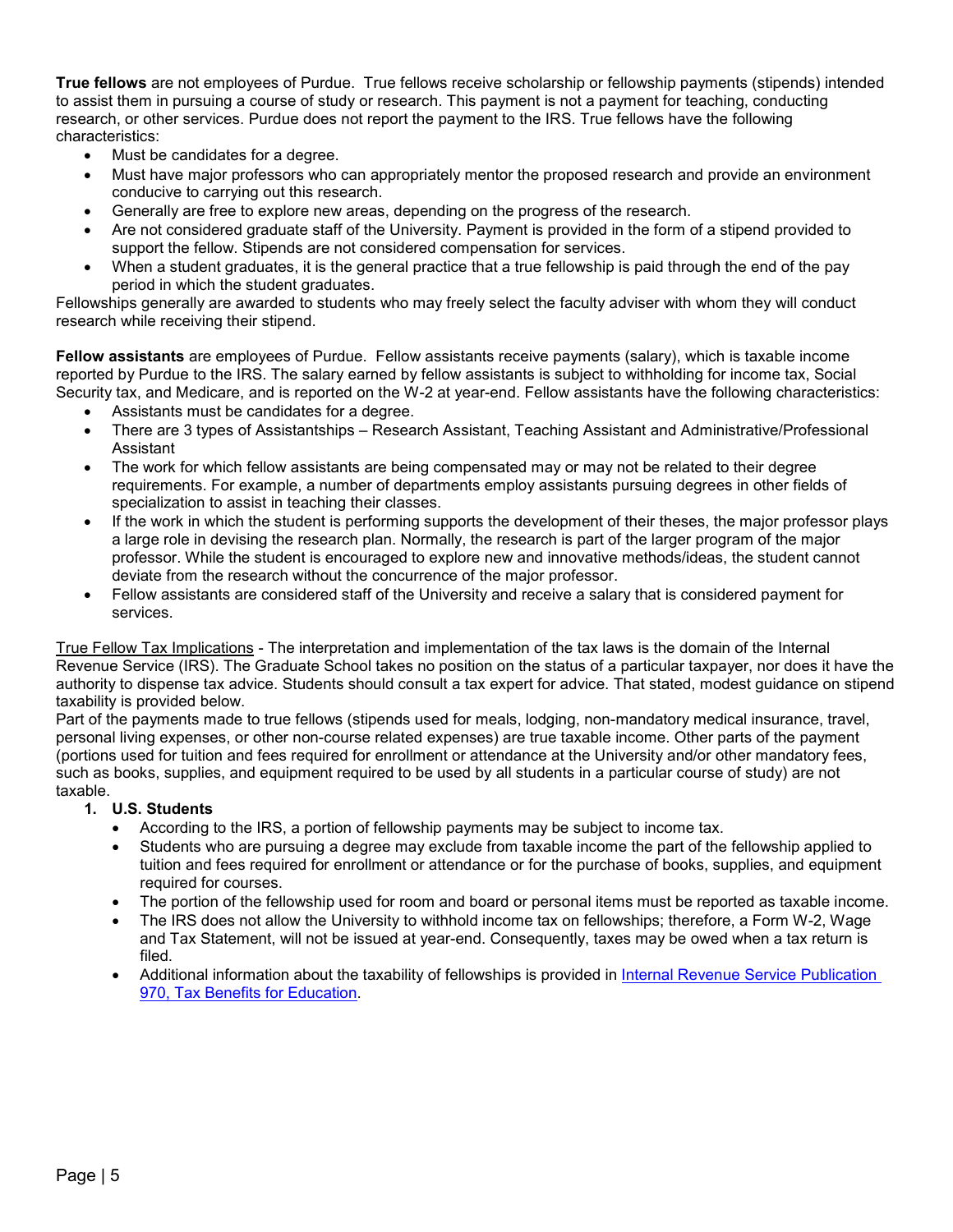#### **2. International Students**

- According to the IRS, the University must withhold 14% federal income tax from fellowship payments, unless the student is exempt from tax because of a treaty between his or her country of residence and the United States. The Purdue University Payroll Department will notify international students of the procedures to follow to obtain this exemption.
- A nonresident alien is required to complete Form 1040NR and return it to the IRS, even if his or her fellowship is exempt from tax.
- More information about the taxability of fellowship payments to nonresident aliens is provided in [IRS](https://www.irs.gov/forms-pubs/about-publication-970)  [Publication #519, U.S. Tax Guide for Aliens.](https://www.irs.gov/forms-pubs/about-publication-970)

For general tax questions, please contact [tax@purdue.edu](mailto:tax@purdue.edu) or call 765-496-2344.

#### <span id="page-5-0"></span>**Additional Awards**

Recipients of fellowships should report to their department head, department business office, and the Graduate School Fellowship Office any additional awards received. The general policy is that students may not receive compensation concurrently from multiple fellowships, and many sponsors do not allow students to hold additional fellowships. Before an arrangement of this type can be approved by the Graduate School, documentation is needed of the specific details, including monthly stipend amounts, tenure, tuition and fee allowances, etc., for each fellowship. The Graduate School does not allow a student to use two fellowships concurrently without a justification for an exception to the policy and permission from all sponsors. However, most fellowships allow the student to receive travel grants, scholarships, and awards while they are receiving their fellowship. It is the responsibility of the fellow to check with their sponsoring agency to see if they are allowed to accept additional fellowships, awards, or grants during their fellowship.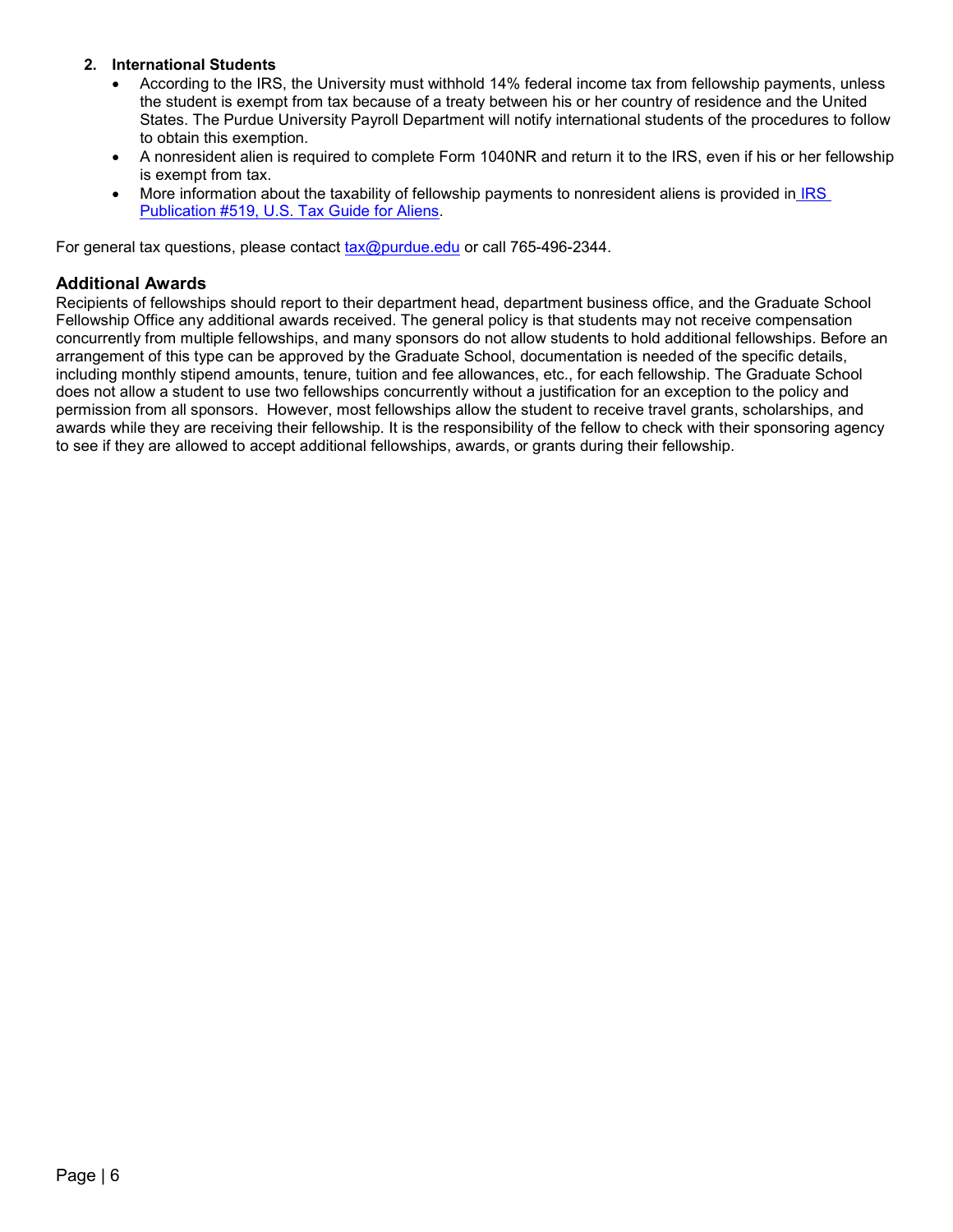# <span id="page-6-0"></span>**Purdue Graduate School Fellowships**

Purdue Graduate School fellowships are funded from endowments established by generous donors and from the Purdue Research Foundation. Through this internal fellowship program, the Purdue Graduate School financially supports the strategic initiative of increasing the enrollment and matriculation of graduate students who demonstrate superior academic achievements and scholarly abilities.

# <span id="page-6-1"></span>**Selection of Recipients for Purdue Graduate School Fellowships**

Selection of recipients for Purdue Graduate School fellowships and awards is conducted by members of the Graduate Faculty, who are tenure-track or voting-status faculty members at Purdue University who have been nominated by the head of a specific graduate program and an academic dean for appointment to the Graduate Faculty. The dean of the Graduate School, acting on behalf of the faculty Graduate Council, grants Graduate Faculty status to Purdue faculty members. Faculty who are nominated for appointment to the Graduate Faculty are assumed, by virtue of their appointment to be qualified researchers or scholars. Nominees for appointment to the Graduate Faculty must demonstrate the ability to mentor and supervise the progress and work of graduate students. Appointment to the Graduate Faculty will enable the faculty members to teach graduate-level courses, to serve on graduate student committees, and to co-chair or chair graduate student committees.

#### <span id="page-6-2"></span>**Eligibility of Recipients for Purdue Graduate School Recruitment Fellowships**

Students are eligible for Purdue University Graduate School fellowships if they meet the criteria established within this manual. Students are only eligible for one recruitment fellowship during their tenure at Purdue University. If a student receives a Knox fellowship (only fellowship awarded to masters students) as a masters student, they would not be eligible for a recruitment fellowship as a Ph.D. student. However, they may be eligible for the fellowships that support currently enrolled graduate students such as the Bilsland Dissertation Fellowships.

#### <span id="page-6-3"></span>**Registration Requirements for Purdue Graduate School Fellowship Recipient**

Recipients of Graduate School fellowships must be enrolled full-time in a degree-granting graduate program at Purdue University. The Graduate School considers full-time status to be a minimum of eight credit hours in each of the fall and spring sessions, and six credit hours during the summer session. Credits may be either class credits, research credits or a combination of both. Graduate School fellows must be registered to receive their fellowship funds.

#### <span id="page-6-4"></span>**Academic and Scholarly Standards for Purdue Graduate School Fellowship Recipient**

Continuation of the Graduate School fellowship award commitment is contingent upon satisfactory performance and progress, and the fellow's ability to meet and maintain Graduate School fellowship guidelines. These criteria are established and evaluated by the Graduate Faculty in accordance with Graduate School policies and procedures. In the rare instance when the Graduate Faculty determines that a fellow fails to meet these criteria, the graduate program contacts the Graduate School to initiate probation or termination procedures of the fellowship commitment.

# <span id="page-6-5"></span>**Department Support of Purdue Graduate School Fellowship Recipient**

Department Graduate programs commit to additional years of funding with Andrews, Knox, Lynn, Purdue Doctoral, and Ross Fellowships. These additional years of funding are at an amount equal to or above the initial year of funding. Department Graduate programs support fellows most commonly by teaching assistantships, research assistantships or a combination of teaching and research assistantships. Fellows who elect not to accept the financial support offered by the department graduate program may be subject to termination of the fellowship commitment. Departments may not assign teaching duties or other research duties during the graduate school funded portion of the award **as part of the regular .50 FTE**.

#### <span id="page-6-6"></span>**Additional Appointments**

Generally, Graduate School fellows may accept an additional 25.00 CUL appointment. Please seek approval through your Graduate Education Associate Dean's office and then through the Fellowship Office.

When classes are in session, international students (F-1 and J-1 visas) are limited by law to working twenty (20) hours per week (i.e., 50.00 CUL). The twenty-hour limit applies to all appointments including combination salary and hourly appointments. Consult International Students and Scholars (ISS) for questions regarding international student employment eligibility.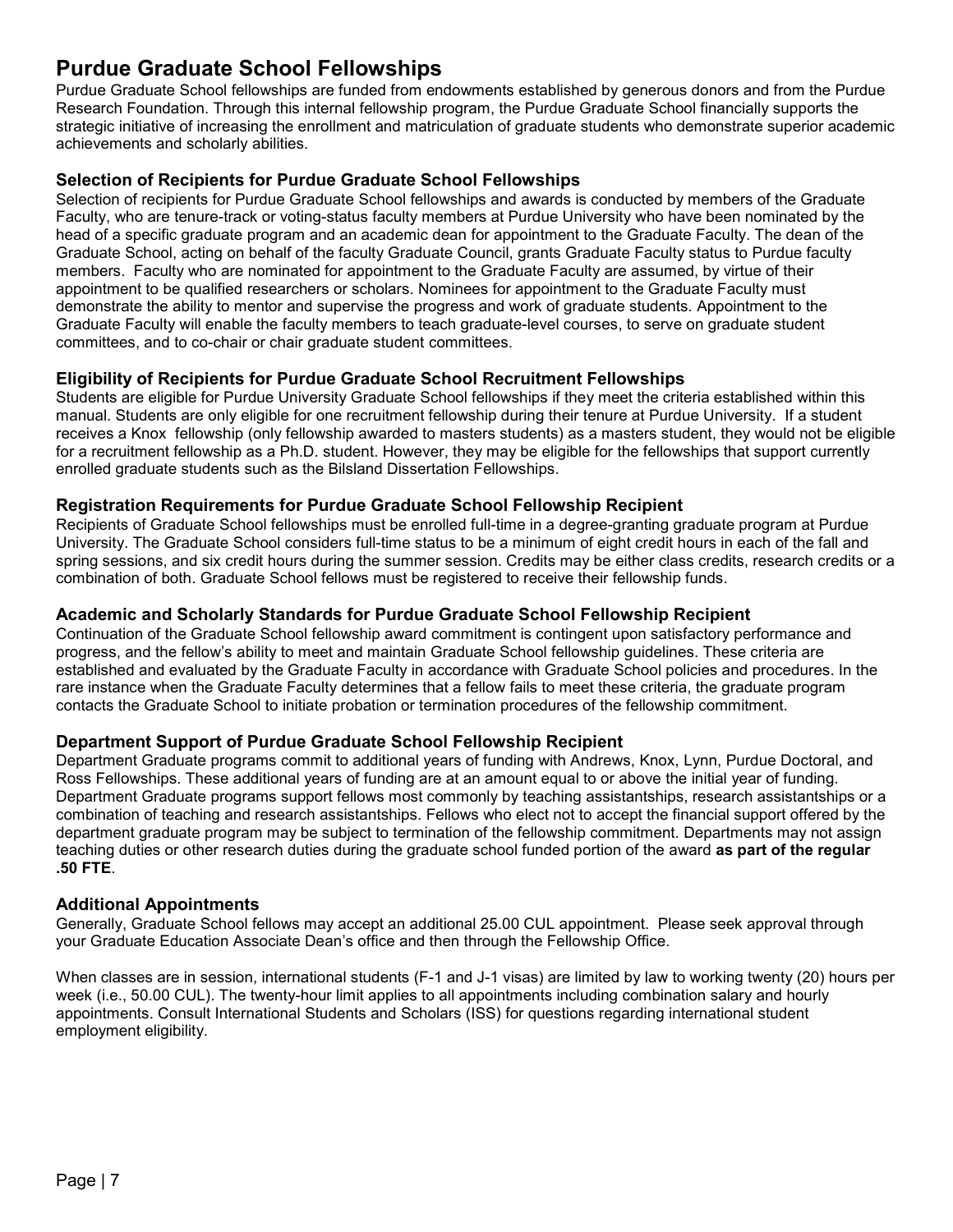## <span id="page-7-0"></span>**Deferral of Purdue Graduate School Fellowships**

In consultation with the Graduate School and the departmental graduate program, fellows may elect to defer a fellowship to utilize other funding opportunities or to account for a temporary absence from the university. To defer a fellowship, the graduate department should contact their business office and the business office will the submit a request for deferral using the Graduate School Form 90, providing an explanation for the deferral request in the Special Instructions Section. The fellowship is then placed on HOLD, for a period of no more than 3 years (See **Fellowships Placed on Hold**).

Because of the difference in cost of semesters, at no time will a summer semester funding be allowed for use in place of fall or spring semester funding.

#### <span id="page-7-1"></span>**Fellowships Placed on Hold**

**A Fellowship may be placed on hold for no more than a 3 year period** – i.e., a Fellowship that is placed on hold in Fall 2019 must be activated by Fall 2022. If a fellowship is not used during this time, the funds will be returned to the Graduate School. **Transferring of a held fellowship to another student is not permitted.** Fellowships must be placed on hold prior to the "Last Day to Register without a Late Fee" deadline from the Bursar's Office, for each semester that they will be on hold.

Reasons for fellowship holds are usually related to the student receiving an alternative source of funding, such as an additional fellowship or a limited-time assistantship. Other reasons for placing a fellowship in "hold" status include the occurrence of a temporary leave of absence from the University, such as for medical leave, military duty, or other personal reasons.

<span id="page-7-2"></span>Graduate school fellowships typically fund the first or first and second year of the fellowships as described in this manual. Departments may not assign teaching duties or other research duties during the graduate school funded portion of the award as part of the regular .50 FTE. Departments may elect to fund the first year(s) of the award with their own funding, putting the graduate school funding on hold and using it at the end of the award.

#### <span id="page-7-3"></span>**Transferring Purdue Graduate School Fellowships to another Student**

Once a student is awarded a Graduate School Fellowship, if that student accepts and enrolls in the Fall Semester following the offer, the award is not allowed to be transferred to any other student without written permission from the Fellowship Office. Please email [fellowships@purdue.edu](mailto:fellowships@purdue.edu) to seek permission to transfer a fellowship to another student. If the student declines or withdraws from the program, prior to the Fall Semester start, the fellowship will be allowed to be offered to another student without written permission. If your allocation worksheet has been completed, please send an email to [fellowships@purdue.edu](mailto:fellowships@purdue.edu) to let them know so they can update your allocation worksheet.

#### <span id="page-7-4"></span>**Fellowship Recipients Transferring to another Program of Study**

On occasion, Graduate School Fellowship Recipients may decide to transfer to another graduate program. Graduate School Fellowship Recipients interested in transferring should contact the Graduate School Fellowship Office to determine if a transfer of the fellowship is possible. If it is determined that the package can be transferred, the Fellowship Office will work with the fellow and both graduate programs to negotiate the transfer of the fellowship package and any changes that may occur.

Graduate School Fellowship Recipients should be aware that the fellowship award package is an offer and commitment from the original departmental graduate program and not the departmental graduate program to which the fellow wishes to transfer. However, the Graduate School encourages, **but does not require**, the transfer department to fulfill the fellowship award commitment at the average stipend level. A new offer letter will be extended to the fellow by the transfer department, copying the Graduate School Fellowship Office.

#### <span id="page-7-5"></span>**Purdue Graduate School Fellowship Termination**

A Graduate School fellowship commitment may be terminated on the rare occasion that the fellow leaves Purdue or when the fellow fails to comply with Graduate School Fellowship Guidelines, for example, fails to maintain satisfactory progress listed in each of the award terms and conditions. When a fellowship is terminated, the fellowship account is closed, and the funds are returned to the Graduate School. Prior to the decision to terminate, the departmental graduate program must consult with the Graduate School Fellowship Office. Terminated fellowships will not be awarded to another student.

When a fellowship is terminated, the departmental graduate program will send a letter to the fellow, copying the Graduate School Fellowship Office, notifying the fellow of the termination.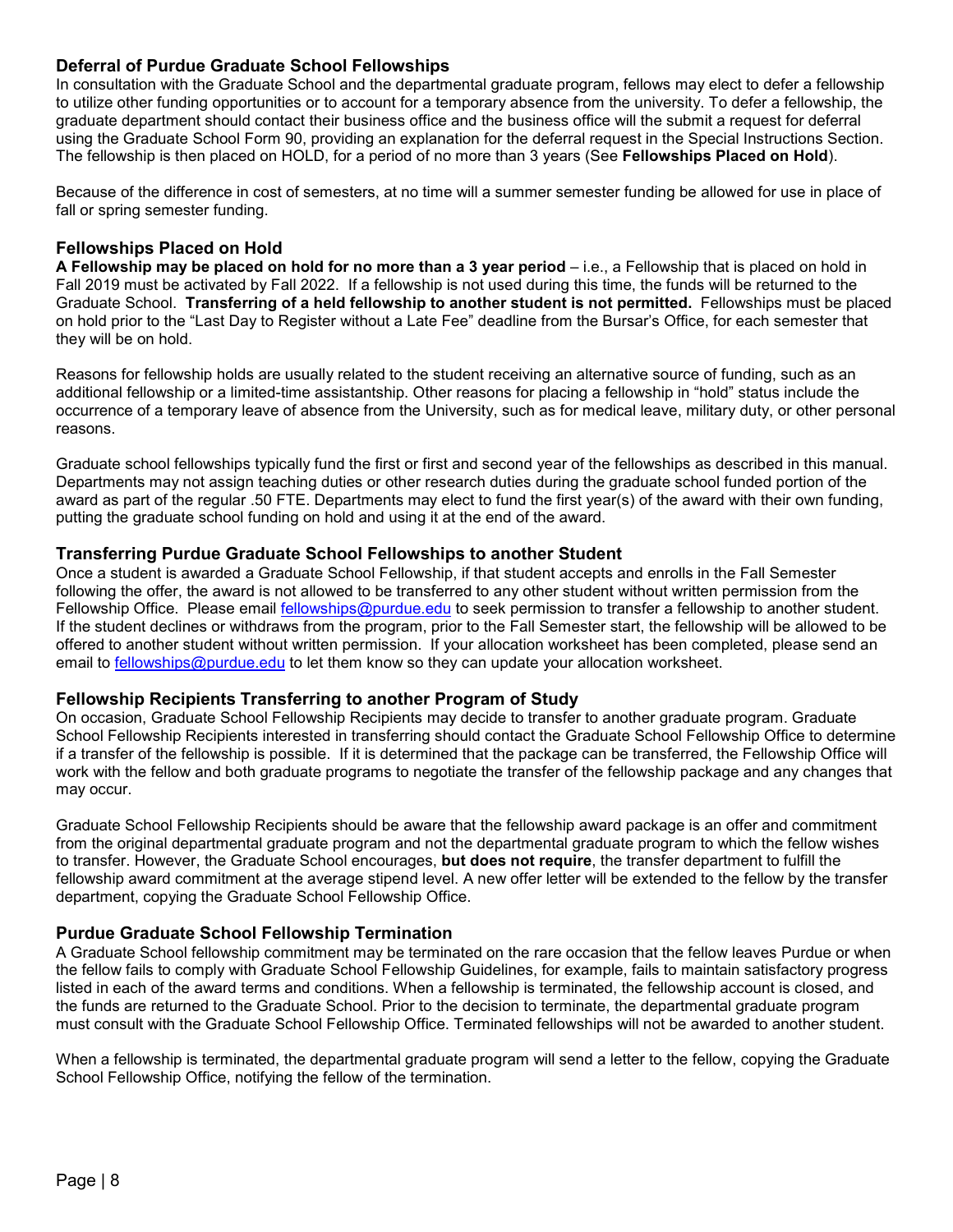# <span id="page-8-0"></span>**Enrollment Requirements**

Graduate School fellowships require fulltime enrollment, which consists of at least eight credits in both the fall and the spring sessions and at least six credits during the summer session. Fellows who are not registered during the summer session will not receive a funding support during the summer session.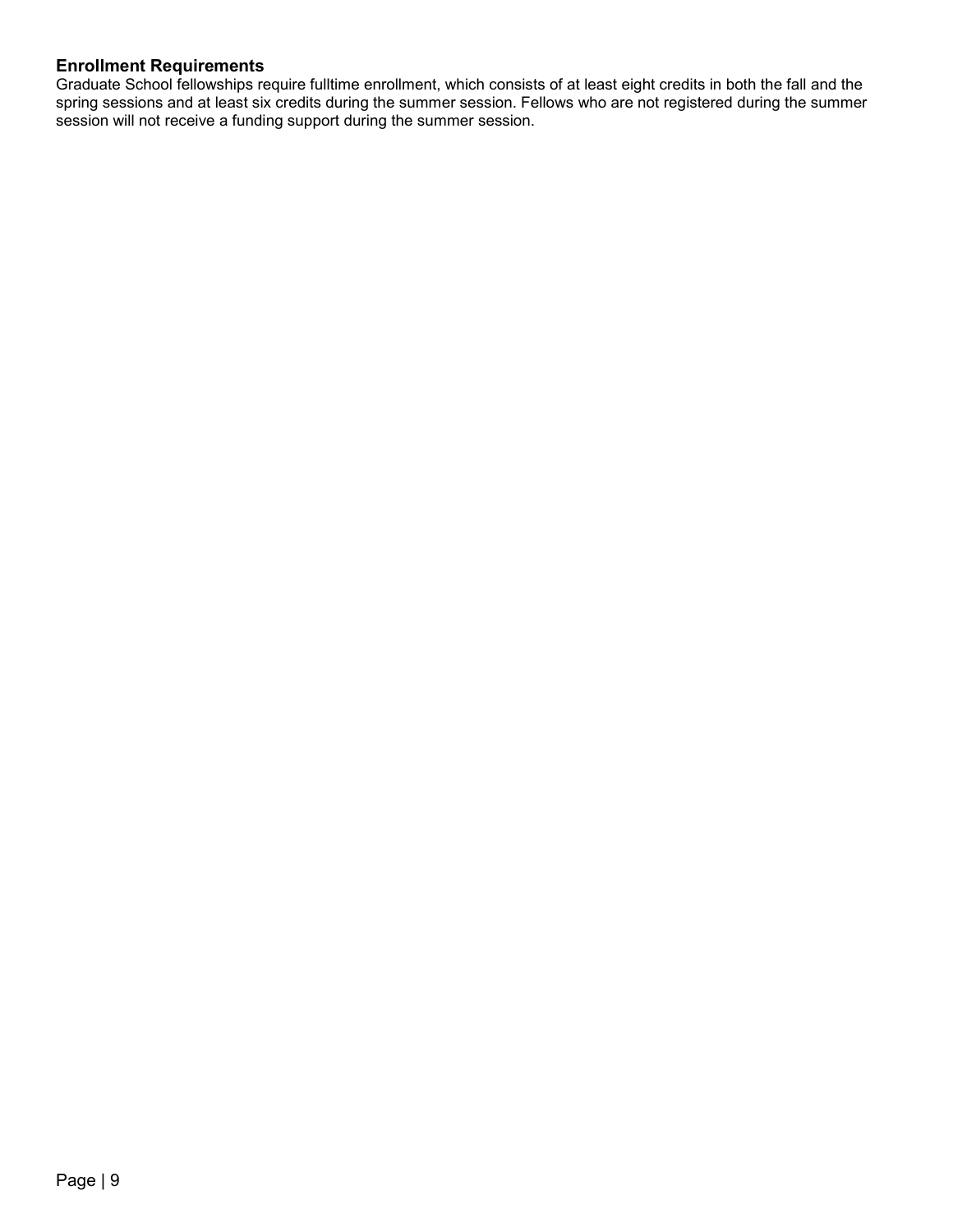# <span id="page-9-0"></span>**Purdue Graduate School Fellowship Award Provisions**

#### **Stipend/Salary**

Stipends/salary paid to fellowship recipients are paid on a bi-weekly basis. Fellowships may be setup as an academic year fellowship or a fiscal year fellowship. Academic year fellowships will start on the first day of the academic semester. Fiscal year fellowships start on the date listed in the student's offer letter.

When a student graduates, it is the general practice that a true fellowship is paid through the end of the pay period in which the student graduates. If the fellowship is administered as an assistantship, the assistantship would end on the last day of employment or at the end of the pay period in which the student graduates.

#### **Medical/Dental/Vision Benefits**

Open enrollment for graduate students is July 1 through approximately the second week in September or within **30 days of your new fellowship start date.**

**True Fellowships** receive a medical insurance stipend supplement.. This supplement is provided in two payments — in the August and December paychecks. In calculating the payments, the business office will prorate the supplement based on the number of months in the semester. The fall semester, August through December, equals 5/12 of the supplement; and the spring/summer semester, January through July, is 7/12 of the supplement. To find out more about True Fellowship medical/dental benefits, please visit: **<https://purdueship.myahpcare.com/>**. Vision insurance is also available for True Fellowships students, to enroll in the **[Purdue](https://www.purdue.edu/hr/Benefits/gradstaff/pdf/VSP_Grad_Fellows_2019-2020%20_Vision_Benefits_Summary.pdf) Vision benefit plan with VSP** complete the [Fellowship](https://na2.docusign.net/Member/PowerFormSigning.aspx?PowerFormId=23158134-b4a5-4e6c-9842-7b0790643713&env=na2&acct=9ad6adfd-6804-409b-91bc-173cbee909f9) Vision [Enrollment](https://na2.docusign.net/Member/PowerFormSigning.aspx?PowerFormId=23158134-b4a5-4e6c-9842-7b0790643713&env=na2&acct=9ad6adfd-6804-409b-91bc-173cbee909f9) Form during the annual student insurance open enrollment period or within 30 days of your new fellowship start date.

**Fellowships Administered as Assistantships** will receive an insurance premium contribution to help cover a portion of the health insurance cost. The payment from Purdue will be made directly to the insurance carrier on the student's behalf. The student will need to setup payment for their portion when they enroll. This benefit is only available if you elect to receive Purdue's Graduate Staff Insurance. To find out more information on Fellowship Administered as Assistantship medical/dental/vision benefits, please visit: **<https://purduega.myahpcare.com/>**

#### **Tuition and Fees**

Graduate School Fellowship Recipients are assessed student fees, as applicable. Each Purdue Graduate School managed Fellowship is based upon the terms that were setup by the original sponsor. Each Purdue Graduate School managed Fellowship states which fees that will be paid from the Fellowship, and which fees will be the responsibility of the student. Please see details under each of the Purdue Graduate School managed Fellowship listed in this manual.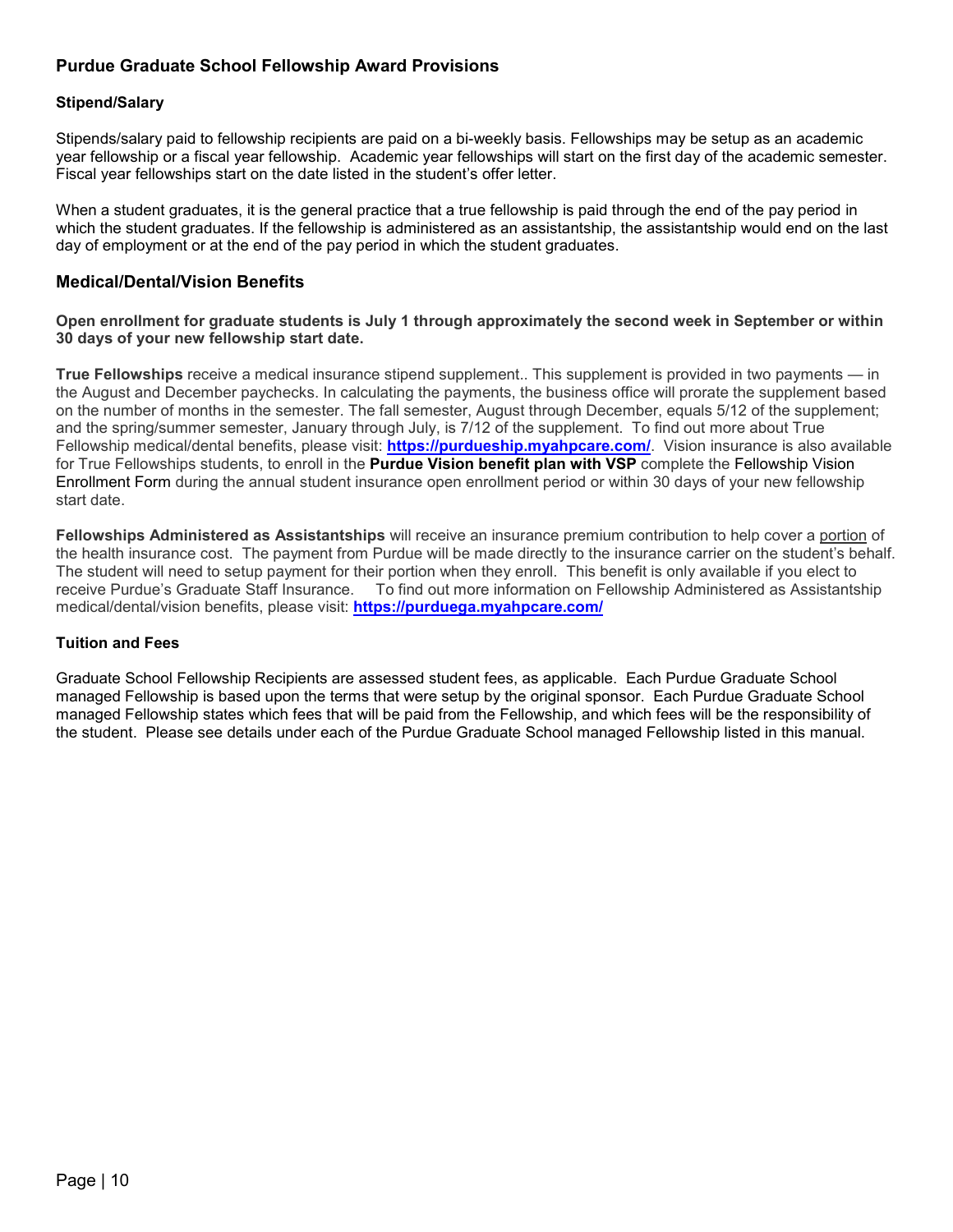# <span id="page-10-0"></span>**Graduate Tuition Scholarships**

A Graduate Tuition Scholarship (GTS) is an award that is given to fellowship recipients to help cover a portion of the tuition (General Service and/or the Non-Resident) assessed to the fellowship recipient. In 2003, the University refined its guidelines on Graduate Tuition Scholarships by charging the Graduate School with the responsibility of awarding Graduate Tuition Scholarships based on dollars in the approved University expenditure budget.

Graduate Tuition Scholarships **do not cover:** 

- Student Medical Insurance
- the Graduate Appointment General Service Fee,
- the Technology Fee,
- the Repair and Rehabilitation Fee,
- the International Student Fee.
- The Differential General Service Fee charged to students by specific schools or colleges (e.g., Krannert School of Management, College of Engineering, College of Technology and School of Pharmacy).

# <span id="page-10-1"></span>**Fellowship/Student Eligibility**

In determining fellowship eligibility for a GTS, the Purdue Graduate School considers the following:

- The minimum stipend must be at least equivalent to the Graduate Staff minimum salary.
- The minimum tenure of the fellowship is at least one semester
- Recipients of graduate tuition scholarships must have been awarded an eligible fellowship, remain in active fellowship status, and be enrolled full-time at Purdue University.

# <span id="page-10-2"></span>**Graduate Tuition Scholarship Requests**

A GTS request **[FORM](https://purdue.ca1.qualtrics.com/jfe/form/SV_3eD3LoxlGSvVAR7)** must be submitted to be considered for a Graduate Tuition Scholarship.

- Requests will be reviewed at the end of each month.
- Submission of your request does not guarantee funding will be awarded.
- Requests for GTS must be made prior to submission of proposals.
- The earlier the requests are made the more likely your request will be funded.

If your request is not funded, you will be put on a ranked Reserve List. If funding opens up after proposals are either awarded or denied, funding could be become available.

# <span id="page-10-3"></span>**Graduate Tuition Scholarship Priority List**

GTS will be awarded according to the following priority list:

- Purdue Graduate School Managed Fellowship recipients
- Purdue Strategic Initiatives Fellowship recipients
- Federal Fellowship recipients
- External Fellowship recipients with the highest Sponsor Support (Institutional Allowance) or Departmental Support
- Other External Fellowships as approved by the Graduate School Fellowship Office, on a first-come, first serve basis.

# <span id="page-10-4"></span>**Administration of Institutional Allowance (Cost of Program Allowances)**

The University will utilize the institutional allowance provided by sponsors of fellowships in the following order:

- Medical insurance for the fellow
- Graduate Tuition Scholarship fee
- Technology fee
- Repair and Rehabilitation fee
- International student fee (if applicable)
- Tuition
- Differential fees
- Other educational costs of the recipient such as books, supplies, and/or travel as long as these costs are consistent with the sponsor guidelines for administration of the fellowship.

NOTE: If the Graduate School gives GTS and the Cost of Program Allowance is not enough to cover the Medical Insurance and the Graduate Tuition Scholarship Fee, the department **MUST** cover these fees for the student, or GTS will not be awarded. If a question arises, consult the Graduate School Fellowship Office at [fellowships@purdue.edu.](mailto:fellowships@purdue.edu)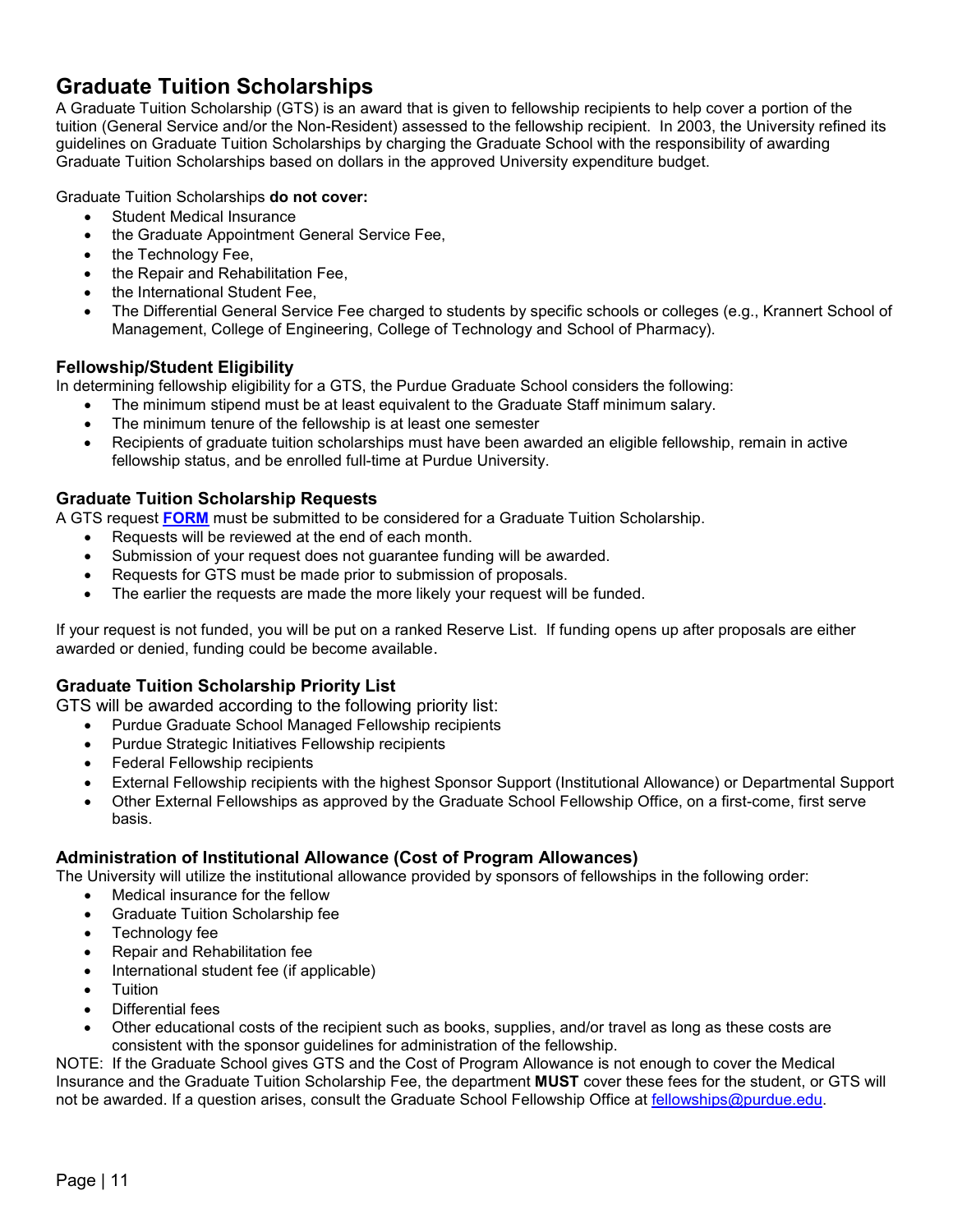# <span id="page-11-0"></span>**External Fellowships**

#### <span id="page-11-1"></span>**Requirements from the Funding Agency or Sponsor**

External fellows are supported by a funding agency, whether it be a company, government agency, or private foundation, which provides the stipend and partial or full tuition. External fellows are expected to follow all Purdue Fellowship Guidelines as, well as, the rules established from their fellowship's sponsor. For example, a NASA Fellow is obligated to follow both the Purdue Fellowship Guidelines and NASA's Fellowship Guidelines in order to maintain good standing with Purdue and NASA. External fellows who do not comply with both the Purdue Fellowship Guidelines and their sponsor's guidelines may have their funding terminated.

#### <span id="page-11-2"></span>**Enrollment Requirements**

A common requirement for an external fellowship is that the fellowship recipient maintain fulltime graduate student status while actively receiving the fellowship stipend. Fulltime status for graduate students at Purdue is 8 credit hours or more in spring and fall semesters and 6 credit hours for the summer semester. Both research credit and class credits, or a mixture of the two, are acceptable for the fulltime status.

An exception to this rule is for fellowships that require the student to be present oversees during the full duration of their fellowship funding, such as domestically awarded Fulbright Fellowships for US citizens who conduct research abroad. Regardless of the classification of the fellowship, all fellows whose award entails prolonged work outside of the Purdue campus should check with the Purdue Fellowship Office in regards to the requirements for their enrollment.

#### <span id="page-11-3"></span>**Fellowship Reporting**

Most external fellowships require the student to file a small report to their sponsor each year. Some opportunities need approval each year in order for continued stipend and tuition support. The external fellow is expected to communicate with their sponsor in order to be aware of and file the necessary reports. The specific information to be included in the reporting depends on the funding agency.

#### <span id="page-11-4"></span>**Requests for Change of Advisor, Department, or Program**

External fellows who wish to change their advisor, department, or program must consult with their sponsoring agency prior to making the change to ensure that the change will not violate the terms and conditions of their fellowship. Although the Purdue Fellowship Office can provide guidance on the administrative processes for making these changes, only the sponsor or funding agency can approve those requests. Some fellowships are rather lenient about the student's field of study or research area, whereas other fellowships are contingent on the follow adhering to their research plan and/or field of study.

#### <span id="page-11-5"></span>**Hold or Reserve Status**

External fellowships may be able to be placed on hold for one or more years if the sponsor approves. Without sponsor approval, the student is required to either use the funding right away or forfeit it back to the sponsor. Most external fellowship opportunities have clear rules regarding the number of years – if any – that the funding can be placed on hold. If an external fellowship is placed on hold without complying with the policies of the sponsor, the sponsor may terminate the funding.

#### <span id="page-11-6"></span>**Additional Appointments or Employment**

All external fellows must comply with the sponsor's guidelines in regards to employment during their fellowship. Without permission from the sponsoring agency, a fellow who maintains a part-time job, even if at the university, may be at risk of losing their funding. Most external fellowships have rules regarding the types of employment and hours that may be allowed.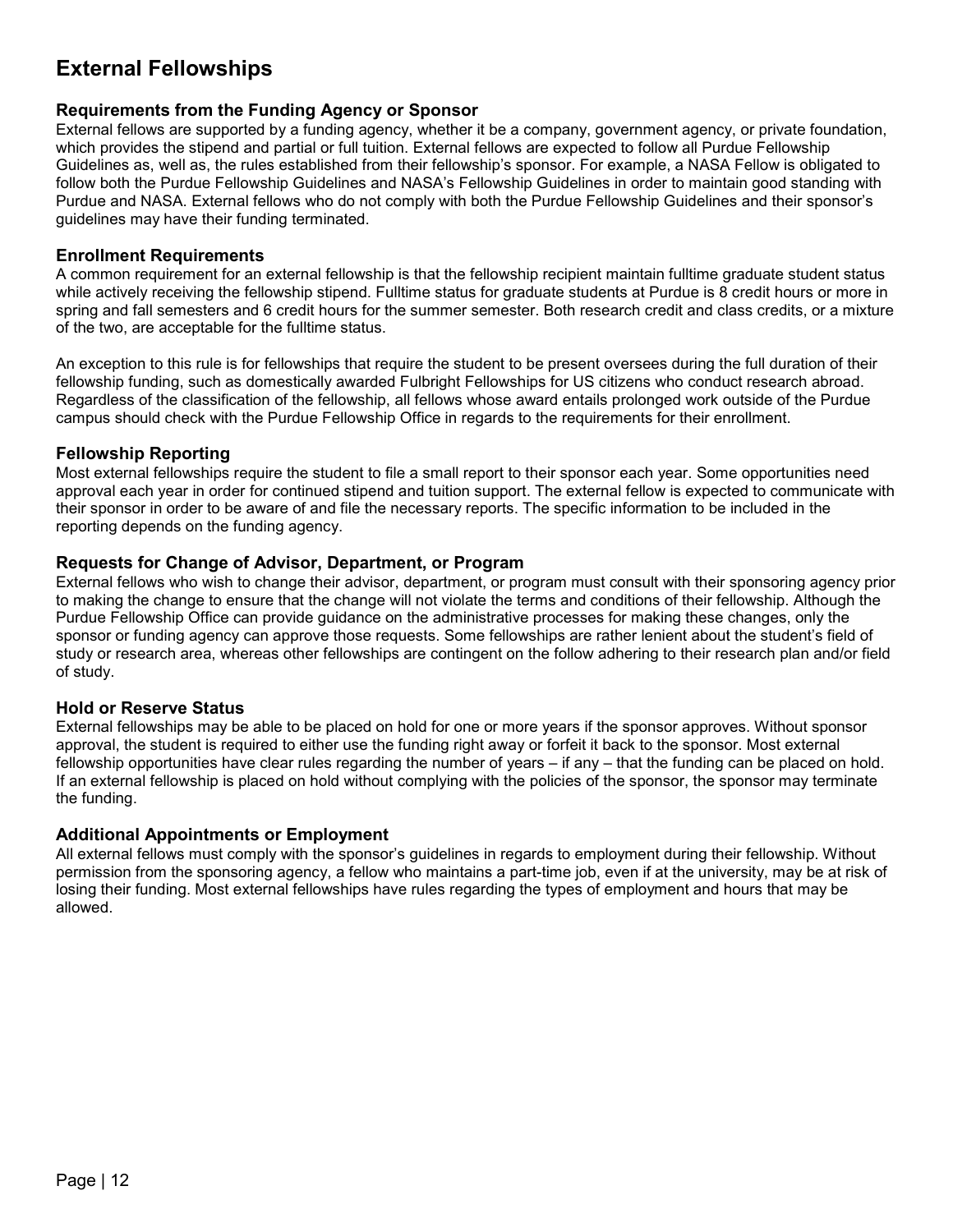# **Guide to Graduate School Recruitment Fellowships – 2022-23**

<span id="page-12-0"></span>

| Fellowship/Assistantship Name                                                                                                                                                                                                                                                                                                                          | <b>Support</b>                                                                              | <b>Timeline</b>                                                 |
|--------------------------------------------------------------------------------------------------------------------------------------------------------------------------------------------------------------------------------------------------------------------------------------------------------------------------------------------------------|---------------------------------------------------------------------------------------------|-----------------------------------------------------------------|
| Frederick N. Andrews <sup>1</sup>                                                                                                                                                                                                                                                                                                                      | \$19,667/year minimum <sup>2,</sup>                                                         | Allocation                                                      |
| For the recruitment of outstanding residential<br>Ph.D.-track students to graduate programs at                                                                                                                                                                                                                                                         | 2 years Graduate School support;<br>2 years of graduate program support                     | October, 2021                                                   |
| Purdue University. Each fellowship provides a<br>four-year award package to the fellow. It also                                                                                                                                                                                                                                                        |                                                                                             | <b>Student Response Deadline</b>                                |
| provides tuition coverage and a medical<br>insurance supplement. The recipient must have<br>an admit date of fall 2022.                                                                                                                                                                                                                                |                                                                                             | 15-Apr-21                                                       |
|                                                                                                                                                                                                                                                                                                                                                        |                                                                                             | <b>Award Notification</b>                                       |
|                                                                                                                                                                                                                                                                                                                                                        |                                                                                             | Determined by program <sup>3</sup>                              |
| <b>Bilsland Dissertation Fellowships<sup>1</sup></b>                                                                                                                                                                                                                                                                                                   | \$20,000/year minimum <sup>2</sup>                                                          | Allocation                                                      |
| Provides support to outstanding residential Ph.D.<br>candidates in their final year of doctoral degree                                                                                                                                                                                                                                                 | Up to 1 year of Graduate School support                                                     | October, 2021                                                   |
| completion. Bilsland Fellows are expected to<br>devote full-time effort to the completion of all                                                                                                                                                                                                                                                       |                                                                                             | <b>Student Response Deadline</b>                                |
| doctoral degree requirements to receive the                                                                                                                                                                                                                                                                                                            |                                                                                             | Determined by program<br><b>Award Notification</b>              |
| doctoral degree at the conclusion of the<br>fellowship tenure.                                                                                                                                                                                                                                                                                         |                                                                                             | Determined by program <sup>3</sup>                              |
| Lynn <sup>1</sup>                                                                                                                                                                                                                                                                                                                                      | \$19,667/year minimum <sup>2,</sup>                                                         | Allocation                                                      |
| For the recruitment of outstanding residential<br>Ph.D.-track students to interdisciplinary graduate<br>programs at Purdue University. Each fellowship<br>provides a four-year award package to the fellow.<br>It also provides tuition coverage and a medical<br>insurance supplement. The student recipient<br>must have an admit date of fall 2022. | 1 year Graduate School support;<br>3 years of graduate interdisciplinary program<br>support | October, 2021                                                   |
|                                                                                                                                                                                                                                                                                                                                                        |                                                                                             | <b>Student Response Deadline</b><br>15-Apr-21                   |
|                                                                                                                                                                                                                                                                                                                                                        |                                                                                             | <b>Award Notification</b><br>Determined by program <sup>3</sup> |
| Purdue Doctoral <sup>1</sup>                                                                                                                                                                                                                                                                                                                           | \$19,667/year minimum <sup>2,</sup>                                                         | Allocation                                                      |
| For the recruitment of outstanding residential<br>Ph.D.-track students who will enhance the<br>diversity of the graduate student body in graduate                                                                                                                                                                                                      | 2 years Graduate School support;<br>2 years of graduate program support                     | October, 2021                                                   |
| programs at Purdue through their diverse<br>backgrounds, views and experiences. Each<br>fellowship provides a four-year award package to                                                                                                                                                                                                               |                                                                                             | <b>Student Response Deadline</b><br>15-Apr-21                   |
| the fellow. It also provides tuition coverage and a                                                                                                                                                                                                                                                                                                    |                                                                                             | <b>Award Notification</b>                                       |
| medical insurance supplement. The recipient<br>must have an admit date of fall 2022.                                                                                                                                                                                                                                                                   |                                                                                             | Determined by program <sup>3</sup>                              |
| Ross Fellowships <sup>1</sup>                                                                                                                                                                                                                                                                                                                          | \$19,667/year minimum <sup>2,</sup>                                                         | Allocation                                                      |
| For the recruitment of outstanding, residential<br>Ph.D.-track students to graduate programs at<br>Purdue University. Each fellowship provides a<br>four-year package to the fellow. It also provides<br>tuition coverage and a medical insurance<br>supplement. The student recipient must have an<br>admit date of fall 2022.                        | 1 year Grad School Support;<br>3 years of graduate program support                          | October, 2021                                                   |
|                                                                                                                                                                                                                                                                                                                                                        |                                                                                             | <b>Student Response Deadline</b><br>15-Apr-21                   |
|                                                                                                                                                                                                                                                                                                                                                        |                                                                                             | <b>Award Notification</b><br>Determined by program <sup>3</sup> |

<sup>1</sup>The Graduate School should be acknowledged in offer letters and all other documents as the source of funding for these fellowships. Depending on the *wording of your offer letters, appropriate references to the funding source might include the following: "…the Graduate School's Frederick N. Andrews Fellowship…." or "…the Frederick N. Andrews Fellowship by the Graduate School…." We encourage you to use the approved template. The Graduate School allocates funding to the academic programs that select fellowship recipients based on the established guidelines. 2 Actual stipend determined by the academic program.*

3 *These are recruitment awards. Identification of possible recipients usually occurs during the admissions process, utilizing materials in the admissions application.*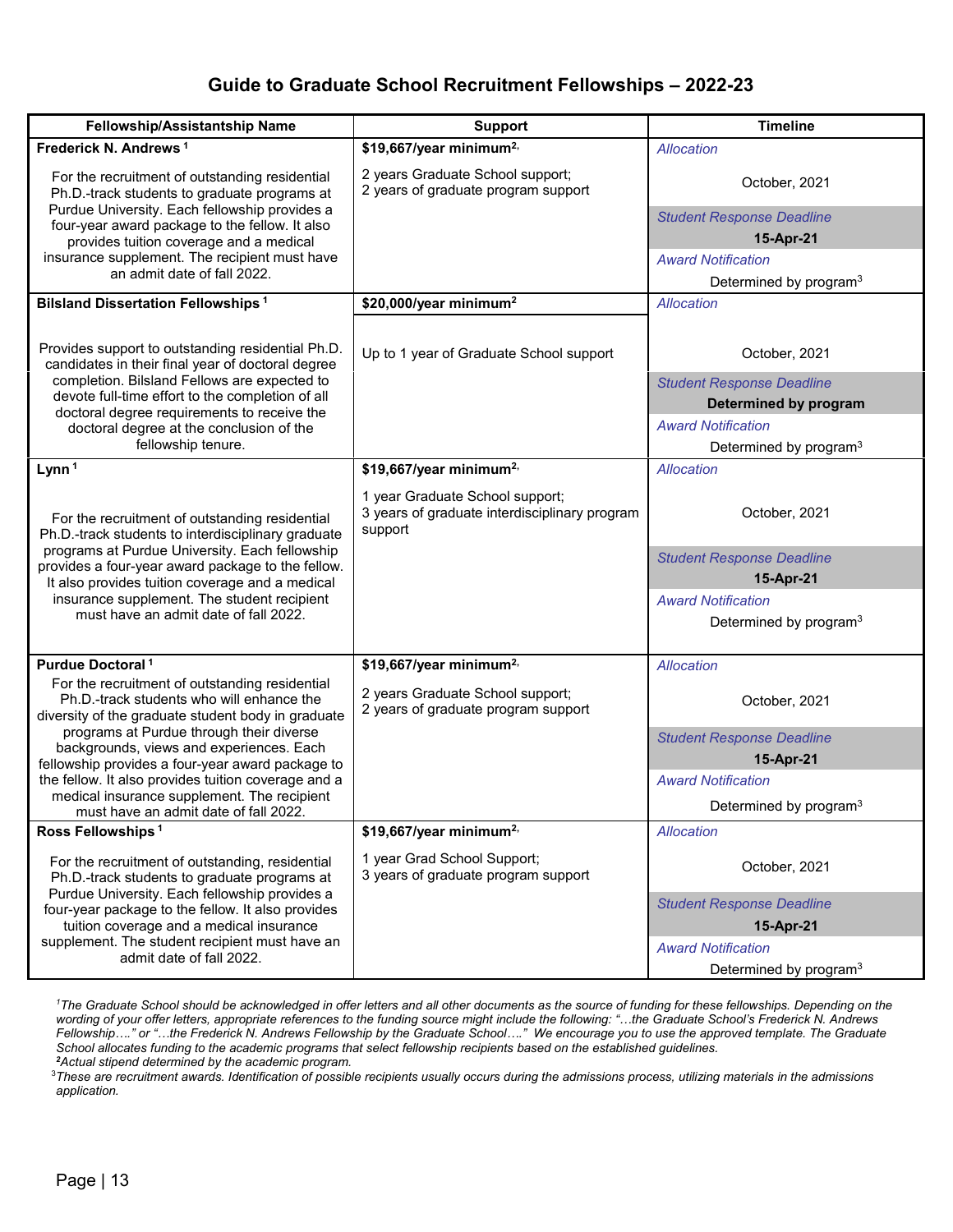#### <span id="page-13-0"></span>**Frederick N. Andrews Fellowship**

The Andrews Fellowships are for the recruitment of outstanding Ph.D.-track students to graduate programs at Purdue University. Each fellowship provides a four-year award package to the student, which includes two years of funding support from the Graduate School and two additional years of funding support from the departmental graduate program.

**Allocation Process**-The Graduate School allocates Andrews Fellowships to schools and colleges based on a three- year average of doctoral degrees granted by the college. Colleges and schools are encouraged to establish award procedures to meet the doctoral recruitment goals of their graduate programs, operating within the parameters set forth in the fellowship guidelines.

**Selection Process**-Students do not apply directly for the Andrews Fellowship. Selection of the recipients is conducted by the graduate faculty who administer the graduate program to which the student is admitted. At a minimum, the selection process considers the students' academic achievements and scholarly abilities, based on admission application materials requested by the graduate program. To receive full consideration, applicants must submit completed Graduate School application materials to the graduate program by the respective program deadline.

**Student Eligibility**-Recipients of Andrews Fellowships must be admitted as Ph.D.-track students in a degree- granting, residential graduate program at Purdue and must demonstrate superior academic achievements and scholarly abilities.

**Award Provisions**-The Andrews Fellowship provides a four-year award package to the student, which includes two years of funding support from the Graduate School and two additional years of funding support from the departmental graduate program, usually in the form of research assistantships, teaching assistantships, or a combination thereof, to guarantee to the fellowship recipient a total award package of four years. The Andrews Fellowship provides either stipend or salary, payment of tuition and medical insurance options. Fellowship recipients will be responsible to pay most of the student fees.

Continuation of the Andrews Fellowship award is contingent upon satisfactory academic and scholarly performance and progress, satisfactory work performance, and the fellow's ability to meet and maintain Graduate School Fellowship guidelines. Fellows who elect not to accept the financial support offered by the graduate program may be subject to termination of the fellowship award.

#### **Award Terms and Conditions**- Recipients must:

- be enrolled and maintain status as Ph.D.-track students in the degree-granting residential graduate program at Purdue to which the fellow was admitted;
- register for at least eight credits in both the fall and the spring sessions and register for at least six credits during the summer session. Fellows who are not registered during the summer session will not receive a funding support during summer session;
- maintain satisfactory academic and scholarly performance and satisfactory work performance;
- adhere to the Graduate School Fellowship guidelines.

**Renewal**-The Andrews Fellowship is non-renewable.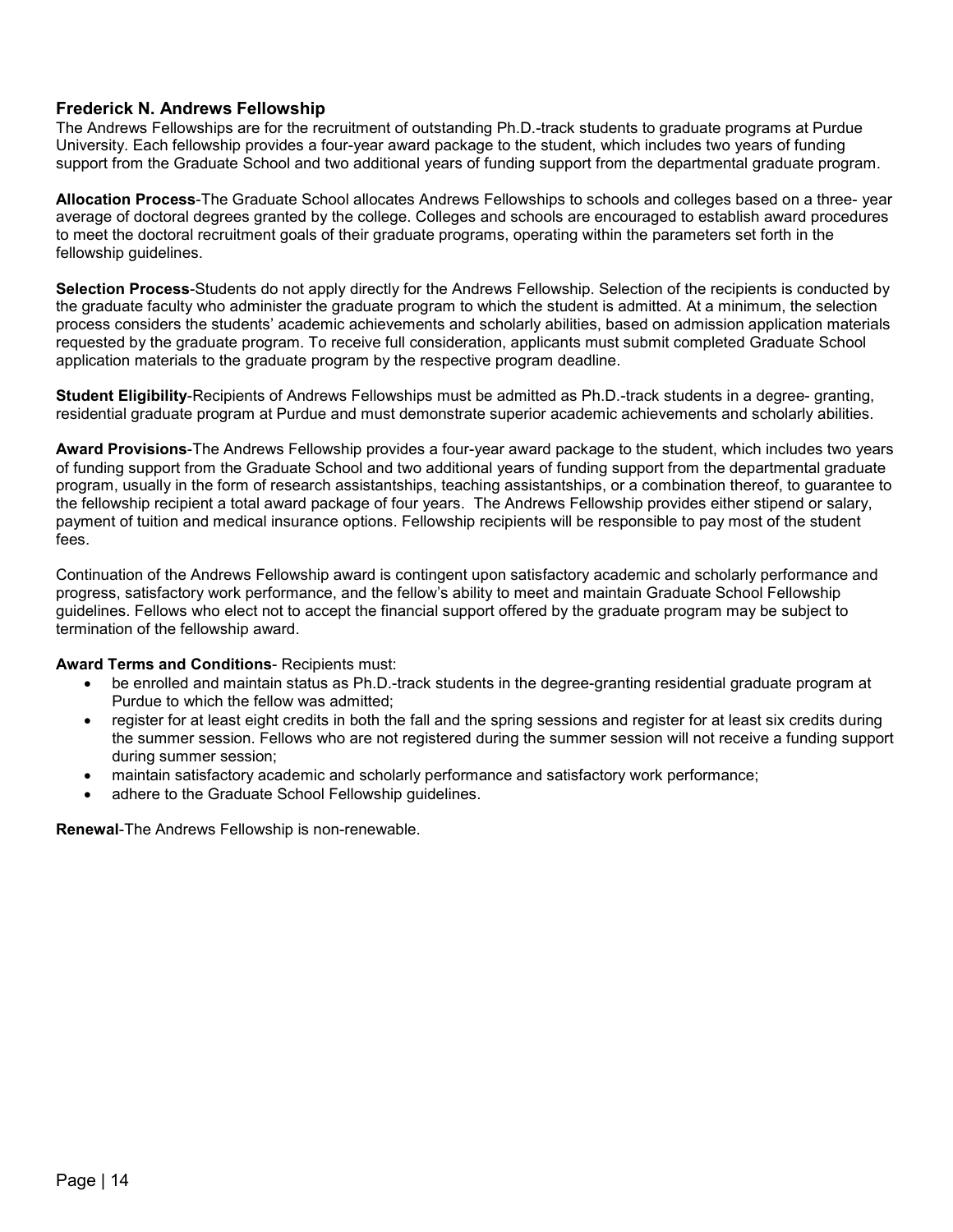## <span id="page-14-0"></span>**Bilsland Dissertation Fellowship**

The Bilsland Dissertation Fellowship provides support to outstanding Ph.D. candidates in their final year of doctoral degree completion. Bilsland Fellows are expected to devote full-time effort to the completion of all doctoral degree requirements and to receive the doctoral degree at the conclusion of the fellowship tenure.

**Allocation Process** -The Bilsland Dissertation Fellowships are supported through a generous endowment to honor Winifred Beatrice Bilsland. Each college or school receives the equivalent of at least one fellowship, which must be administered as semester awards or as a one-year award. **Summer only awards are not permitted.**

**Selection Process** - Students do not apply directly to the Graduate School for the Bilsland Dissertation Fellowship. Recipient(s) selection is conducted members of the graduate faculty who administer the graduate program in which the candidate is enrolled. Students should consult their graduate program for the selection process within the college or school. At a minimum, the selection process considers the student's academic and scholarly achievements and the promise of degree attainment at the conclusion of the fellowship tenure.

**Student Eligibility** - Recipients of Bilsland Dissertation Fellowships must be enrolled as Ph.D. candidates in a degreegranting, residential doctoral program at Purdue and have demonstrated superior academic abilities and scholarly achievements. The recipients must have only one year remaining in their doctoral program not including the current academic year.

**Award Administration** - Colleges and schools may administer the Bilsland Dissertation Fellowships as semester awards or as a one-year award. Summer only awards are not permitted. Bilsland Dissertation Fellowship recipients should focus on their dissertation, and not hold any additional appointments.

**Award Provisions** - At the completion of the fellowship, Bilsland Dissertation Fellows are expected to have completed all requirements for the doctoral degree. Bilsland Dissertation Fellowship provides a salary or stipend, payment of tuition, most student fees and a medical insurance supplement. The Differential Fee charged to students by specific schools or colleges (e.g., Krannert School of Management, College of Engineering, School of Pharmacy, and College of Technology) is not provided and is the responsibility of the student. The tenure of the award is semester-based or one-year, as determined by the college or school in the offer letter.

**Award Terms and Conditions** - Bilsland Dissertation Fellowship Recipients must:

- be enrolled and maintain status as Ph.D. candidate in their degree-granting residential graduate program at Purdue;
- complete all doctoral degree requirements to receive the doctoral degree at the conclusion of the fellowship tenure;
- register for at least eight credits in both the fall and the spring sessions and register for at least six credits during the summer session. fellows who are not registered during the summer session will not receive funding support in summer session;
- maintain satisfactory academic and scholarly performance and progress and satisfactory work performance;
- adhere to the Graduate School Fellowship guidelines.

**Renewal** - The Bilsland Dissertation Fellowship is non-renewable. Bilsland Dissertation Fellows are expected to receive their doctoral degree at the completion of their award tenure.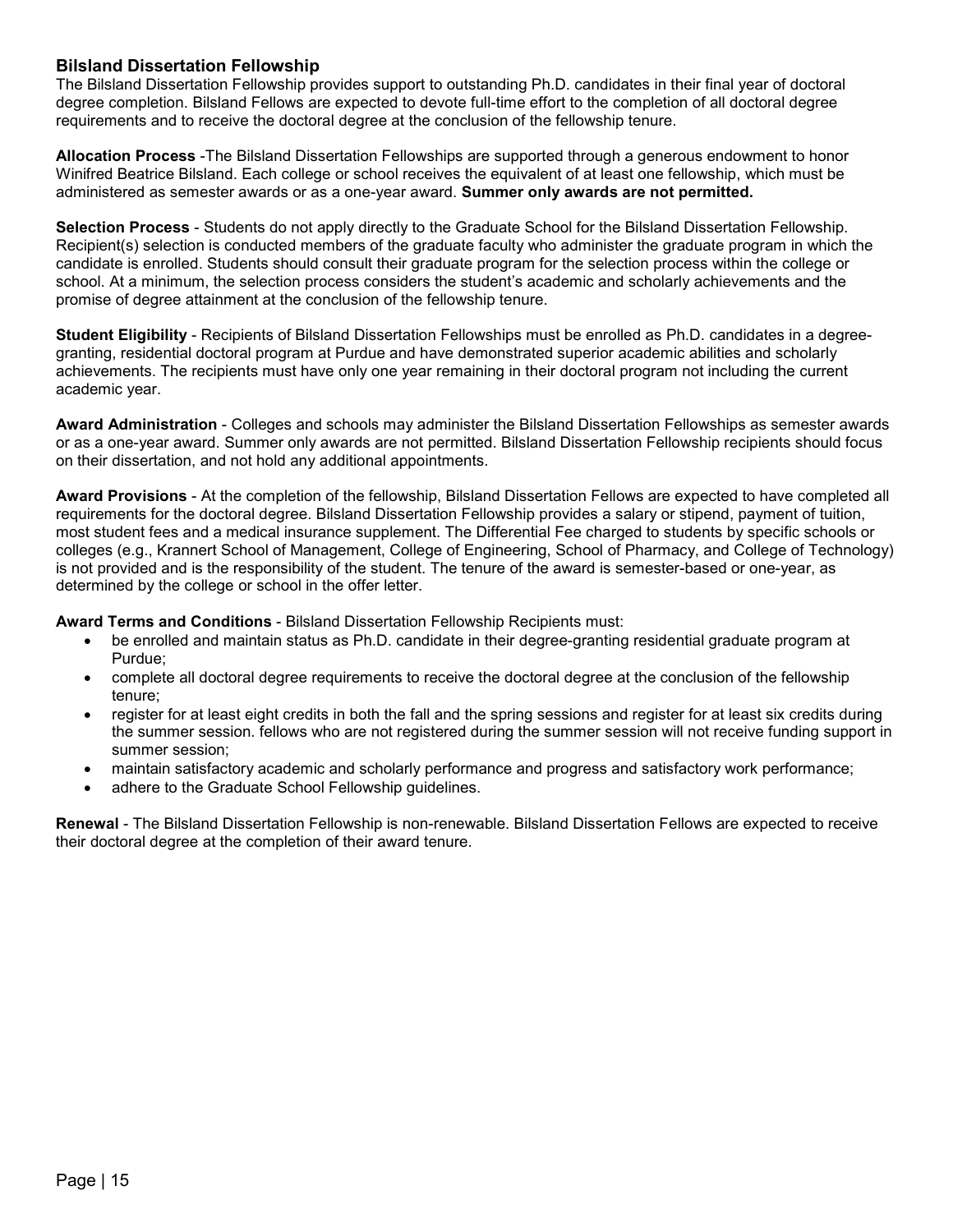#### <span id="page-15-0"></span>**Lynn Fellowship**

The Lynn Fellowship is intended to recruit outstanding Ph.D.-track students to interdisciplinary graduate programs at Purdue University. Each fellowship provides a four-year award package to the student, which includes one year of funding support from the Graduate School and three additional years of funding support from the departmental graduate program.

**Allocation Process** - Lynn Fellowships are allocated to interdisciplinary programs based on program activity, the number of students, and previous fellowship usage.

**Selection Process** - Students do not apply directly for the Lynn Fellowship. Selection of the recipients is conducted by the graduate faculty that administers the interdisciplinary graduate program to which the student was admitted. At a minimum, the selection process considers the student's academic and scholarly achievements and abilities, based on Graduate School admission application materials requested by the interdisciplinary graduate program. To receive full consideration, graduate students must submit completed Graduate School admission application materials by the program deadline.

**Student Eligibility** - Recipients of Lynn Fellowships must be admitted to Purdue as Ph.D.-track students in a degreegranting, residential graduate program and must demonstrate superior academic achievement and scholarly abilities.

**Award Provisions** - The Lynn Fellowship provides a four-year award package to the student, which includes one year of funding support from the Graduate School and three additional years of funding support from the departmental graduate program, usually in the form of research assistantships, teaching assistantships, or a combination thereof, to guarantee to the fellowship recipient a total award package of four years. The Lynn Fellowship provides either stipend or salary, payment of tuition and medical insurance options. Fellowship recipients will be responsible to pay most of the student fees.

Continuation of the Lynn Fellowship award is contingent upon satisfactory academic and scholarly performance and progress; satisfactory work performance, as evaluated by the graduate faculty; and the fellow's ability to meet and maintain Graduate School Fellowship guidelines. Fellows who elect not to accept the financial support offered by the graduate program may be subject to termination of the fellowship award.

#### **Award Terms and Conditions**- Recipients must:

- be enrolled and maintain status as Ph.D.-track students in the degree-granting residential graduate program at Purdue to which the fellow was admitted;
- register for at least eight credits in both the fall and the spring sessions and register for at least six credits during the summer session. Fellows who are not registered during the summer session will not receive a funding support during summer session;
- maintain satisfactory academic and scholarly performance and satisfactory work performance;
- adhere to the Graduate School Fellowship quidelines.

**Renewal -** The Lynn Fellowship is non-renewable.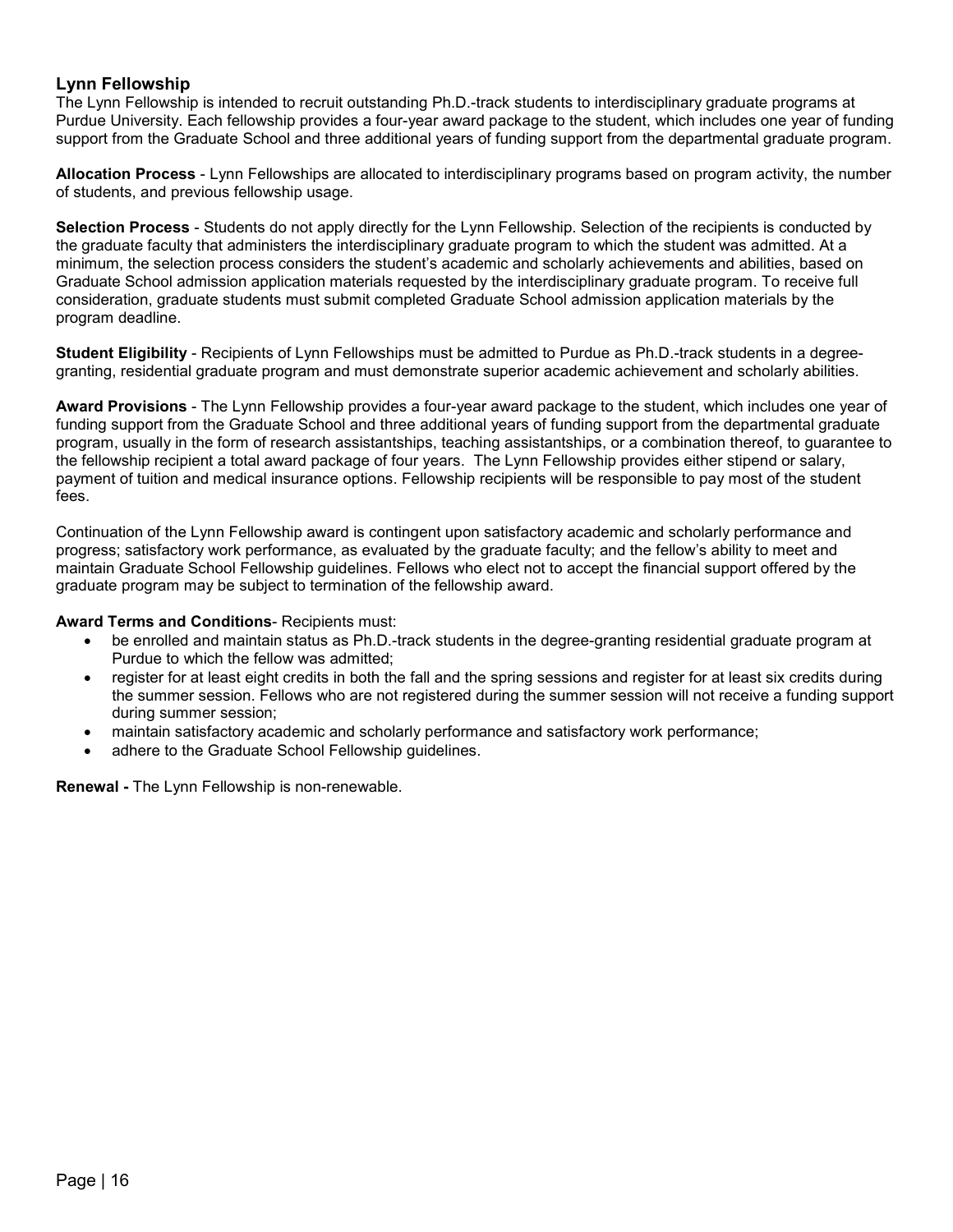#### <span id="page-16-0"></span>**Purdue Doctoral Fellowship**

The Purdue Doctoral Fellowships support the recruitment of outstanding Ph.D.-track students who will enhance the diversity of the graduate student body in graduate programs at Purdue through their diverse backgrounds, views and experiences. Each fellowship provides a four-year award package to the student, which includes two years of funding support from the Graduate School and two additional years of funding support from the departmental graduate program.

**Allocation Process** -The Graduate School allocates Purdue Doctoral Fellowships to schools and colleges based on a three-year average of doctoral degrees granted by the college. Colleges and schools are encouraged to establish award procedures to meet the doctoral recruitment and diversity goals of their graduate programs, operating within the parameters set forth in the fellowship guidelines.

**Selection Process** - Students do not apply directly for the Purdue Doctoral Fellowship. Selection of the recipients is conducted by the graduate faculty that administers the graduate program to which the student was admitted. At a minimum, the selection process considers the students' academic and scholarly achievements and abilities, and their ability to contribute to the diversity of the graduate student body, based upon Graduate School admission application materials requested by the graduate program. To receive full consideration, graduate students must submit completed Graduate School admission application materials, including the diversity essay, by the program deadline.

**Student Eligibility** - Recipients of Purdue Doctoral Fellowships must have graduated from an accredited U.S. high school; be admitted to Purdue as Ph.D.-track students in a degree-granting, residential graduate program; demonstrate superior academic achievement and scholarly abilities through the views, experiences and backgrounds, as communicated in the diversity essay; and demonstrate their ability to contribute to the diversity of the graduate student body.

**Award Provisions** - The Purdue Doctoral Fellowships provides a four-year award package to the student, which includes two years of funding support from the Graduate School and two additional years of funding support from the departmental graduate program, usually in the form of research assistantships, teaching assistantships, or a combination thereof, to guarantee to the fellowship recipient a total award package of four years. The Purdue Doctoral Fellowship provides either stipend or salary, payment of tuition and medical insurance options. Fellowship recipients will be responsible to pay most of the student fees.

Continuation of the Purdue Doctoral Fellowship award is contingent on satisfactory academic and scholarly performance and progress, satisfactory work performance, and the fellow's ability to meet and maintain Graduate School Fellowship guidelines. Fellows who elect not to accept the financial support offered by the graduate program may be subject to termination of the fellowship award.

#### **Award Terms and Conditions**- Recipients must:

- be enrolled and maintain status as Ph.D.-track students in the degree-granting residential graduate program at Purdue to which the fellow was admitted;
- register for at least eight credits in both the fall and the spring sessions and register for at least six credits during the summer session. Fellows who are not registered during the summer session will not receive a funding support during summer session;
- maintain satisfactory academic and scholarly performance and satisfactory work performance;
- adhere to the Graduate School Fellowship guidelines.

**Renewal** - The Purdue Doctoral Fellowship is non-renewable.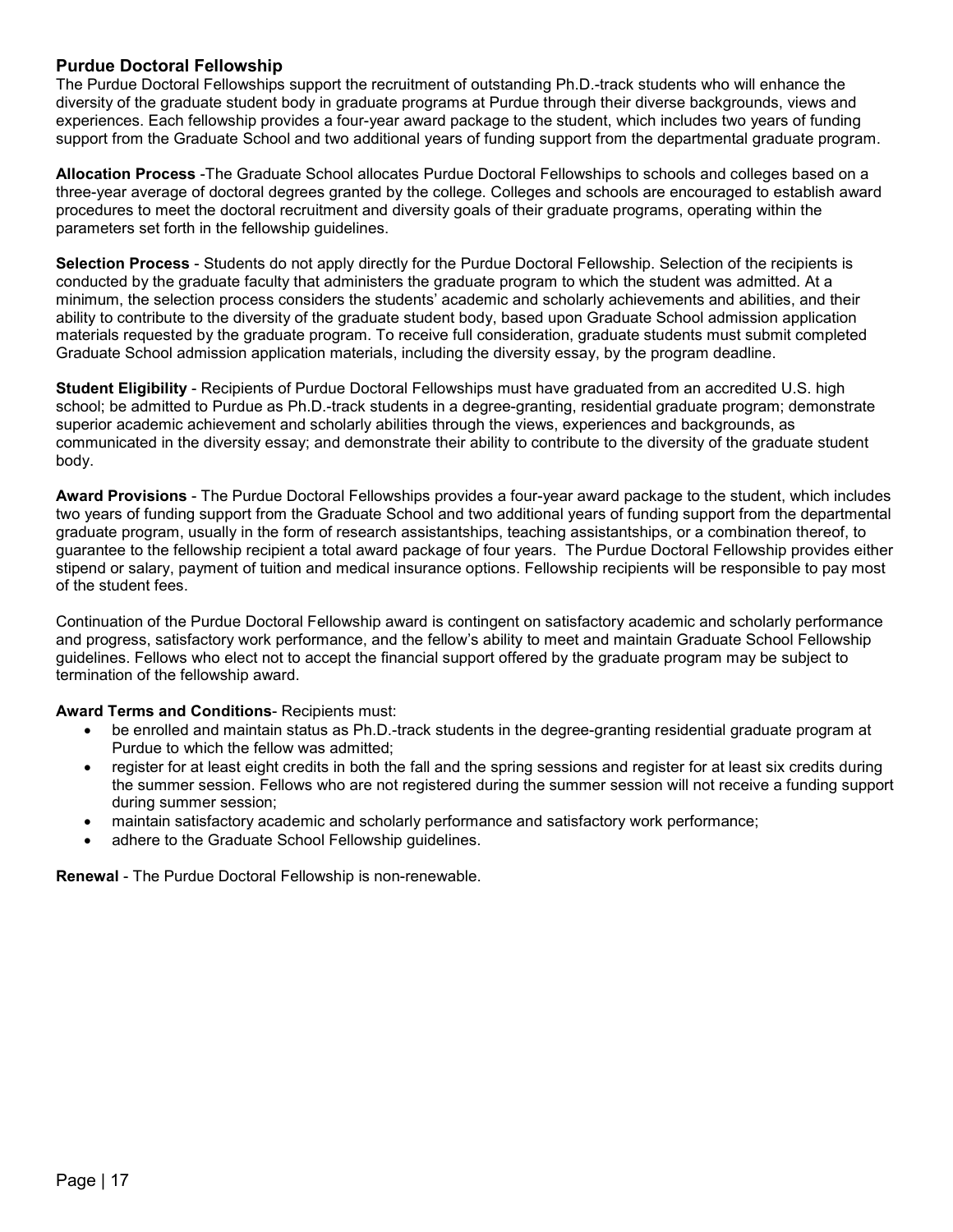# <span id="page-17-0"></span>**Ross Fellowship**

The Ross Fellowships are for the recruitment of outstanding, Ph.D.-track students to graduate programs at Purdue University. Each fellowship provides a four-year award package to the student, which includes one year of funding support from the Graduate School and three additional years of funding support from the departmental graduate program.

**Allocation Process** - The Graduate School allocates Ross Fellowships to schools and colleges based on a three-year average of doctoral degrees granted by the college. Colleges and schools are encouraged to establish award procedures to meet the doctoral recruitment goals of their graduate programs, operating within the parameters set forth in the fellowship guidelines.

**Selection Process** - Students do not apply directly for the Ross Fellowship. Selection of the recipients is conducted by the graduate faculty that administers the graduate program to which the student was admitted. At a minimum, the selection process considers the students' academic and scholarly achievements and abilities, based upon the Graduate School admission application materials requested by the graduate program. To receive full consideration, graduate students must submit completed Graduate School admission application materials by the program deadline.

**Student Eligibility** - Recipients of Ross Fellowships must be admitted to Purdue as Ph.D.-track students in a degreegranting residential graduate program and must demonstrate superior academic achievement and scholarly abilities.

**Award Provisions** - The Ross Fellowship provides a four-year award package to the student which includes one year of funding support from the Graduate School and three additional years of funding support from the departmental graduate program, usually in the form of research assistantships, teaching assistantships, or a combination thereof, to guarantee to the fellowship recipient a total award package of four years. The Ross Fellowship provides either stipend or salary, payment of tuition and medical insurance options. Fellowship recipients will be responsible to pay most of the student fees

Continuation of the Ross Fellowship award is contingent upon satisfactory academic and scholarly performance and progress, satisfactory work performance, and the fellow's ability to meet and maintain Graduate School Fellowship guidelines as evaluated by the graduate faculty. Fellows who elect not to accept the financial support offered by the graduate program may be subject to termination of the fellowship award.

#### **Award Terms and Conditions**- Recipients must:

- be enrolled and maintain status as Ph.D.-track students in the degree-granting residential graduate program at Purdue to which the fellow was admitted;
- register for at least eight credits in both the fall and the spring sessions and register for at least six credits during the summer session. Fellows who are not registered during the summer session will not receive a funding support during summer session;
- maintain satisfactory academic and scholarly performance and satisfactory work performance;
- adhere to the Graduate School Fellowship guidelines.

**Renewal** - The Ross Fellowship is non-renewable.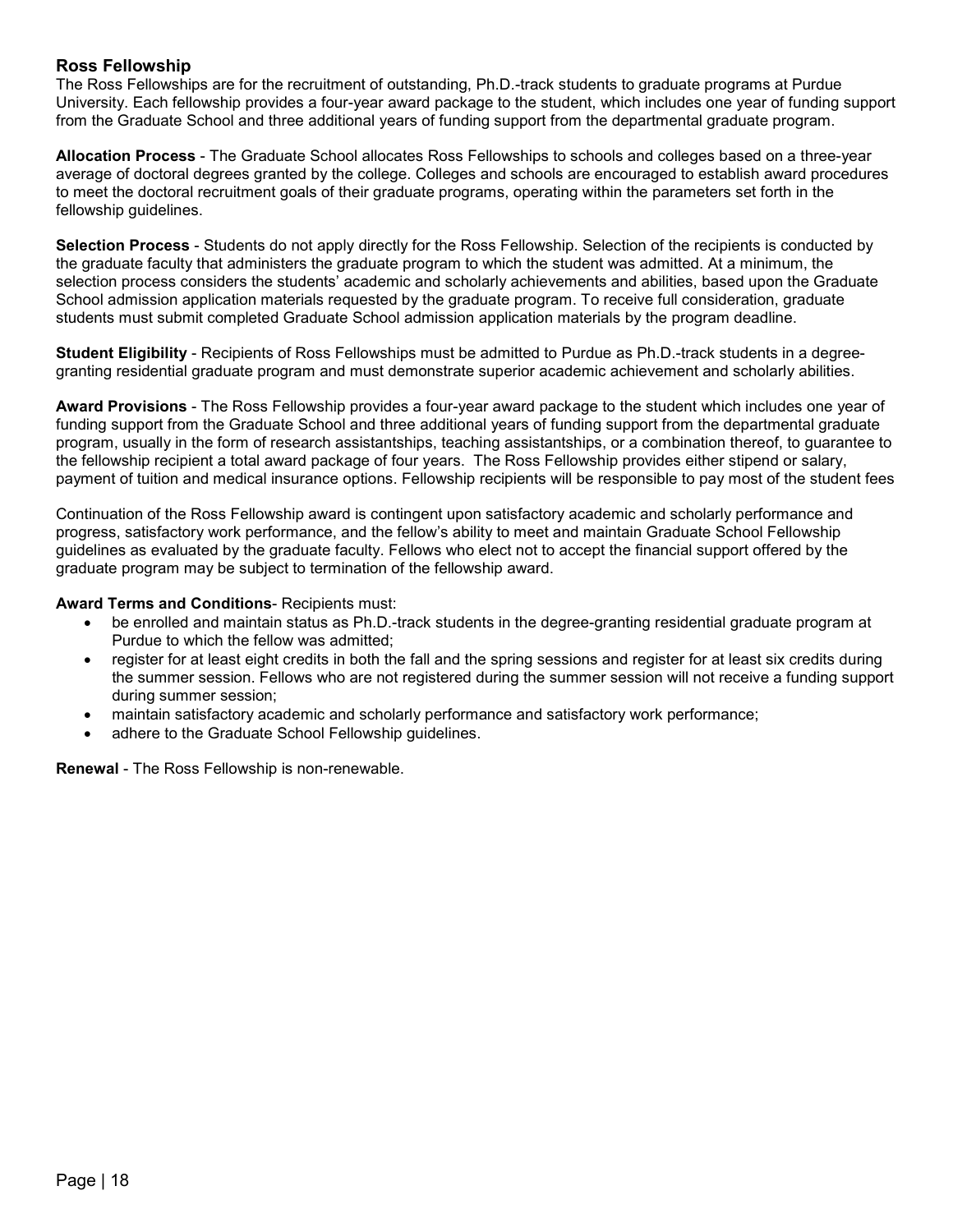# **Guide to Graduate School Awarded Fellowships 2022-23**

All awards listed below are for residential graduate programs.

<span id="page-18-1"></span><span id="page-18-0"></span>

| \$27,000/year<br><b>George Washington Carver</b><br>Announcement<br>This faculty nominated fellowship is<br>5 years Graduate School support<br>October, 2021<br>awarded annually to doctoral-seeking<br>students from Historically Black<br><b>Deadline</b><br>Colleges and Universities, Hispanic-<br>Monday, January 24, 2022<br>serving institutions, or Tribal colleges,<br>who have demonstrated superior<br>PLEASE NOTE: only 2 nominations per<br>academic achievements and scholarly<br>department will be accepted<br>abilities. Recipients must aspire to a<br><b>Award Notification</b><br>career as a professor in higher<br>education.<br>By February 28, 2022 - to winners only<br>\$22,500/year minimum<br><b>Charles C. Chappelle</b><br>Announcement<br>1 year Graduate School support<br>October, 2021<br>This student direct apply fellowship<br>provides a one-year fellowship to<br>students with undergraduate degrees<br><b>Deadline</b><br>from Purdue for the furtherance of post-<br>Tuesday, January 18, 2022<br>graduate research at Purdue<br>University. Recipients are selected on<br>the basis of character, intellectual<br>ability, and promise of degree<br><b>Award Notification</b><br>attainment.<br>By February 28, 2022- to winners only<br>David M. Knox<br>\$22,500/year minimum<br>Announcement<br>1 year Graduate School support;<br>October, 2021<br>This faculty nominated fellowship is<br><b>Deadline</b><br>awarded to masters-seeking students<br>to enhance the diversity of the graduate<br>Monday, January 24, 2022<br>1 year of graduate program support<br>student body through the recruitment of<br>PLEASE NOTE: ONLY 2 NOMINATIONS PER<br>students with diverse backgrounds,<br>views and experiences. The Knox<br>DEPARTMENT WILL BE ACCEPTED<br>Fellowship commits a two-year award<br><b>Award Notification</b><br>package to the fellows.<br>By February 28, 2022 - to winners only<br>\$22,500/year<br><b>Ludwig Kruhe</b><br>Announcement<br>1 year Graduate School support<br>October, 2021<br><b>Deadline</b><br>This student direct apply fellowship was<br>established as a "means for promoting<br>Tuesday, January 18, 2022<br>a deeper interest in world problems, to<br>the end that a better understanding of<br>international relationships and world<br>affairs may be advanced." Recipients<br>are doctoral candidates in one of the<br>following Purdue graduate programs:<br>Agricultural Economics, Civil<br>Engineering, Foreign Languages and<br>Literature, History, Management, or<br>Political Science.<br><b>Award Notification</b><br>By February 28, 2022 - to winners only<br>\$22,500/year<br><b>Puskas Memorial Fellowship</b><br>Announcement<br>1 year Graduate School support<br>October, 2021<br>This faculty nominated fellowship was<br>established for support and<br><b>Deadline</b><br>maintenance of one or more annual<br>fellowships to be awarded to and used<br>PLEASE NOTE: ONLY 2 NOMINATIONS PER<br>Monday, January 24, 2022<br>by graduate students who maintain<br>DEPARTMENT WILL BE ACCEPTED<br>citizenship in Romania or have some<br>significant relationship with Romania as<br>determined by the Dean of the<br><b>Award Notification</b> | <b>Fellowship/Assistantship Name</b> | <b>Support</b> | <b>Timeline</b>                        |
|--------------------------------------------------------------------------------------------------------------------------------------------------------------------------------------------------------------------------------------------------------------------------------------------------------------------------------------------------------------------------------------------------------------------------------------------------------------------------------------------------------------------------------------------------------------------------------------------------------------------------------------------------------------------------------------------------------------------------------------------------------------------------------------------------------------------------------------------------------------------------------------------------------------------------------------------------------------------------------------------------------------------------------------------------------------------------------------------------------------------------------------------------------------------------------------------------------------------------------------------------------------------------------------------------------------------------------------------------------------------------------------------------------------------------------------------------------------------------------------------------------------------------------------------------------------------------------------------------------------------------------------------------------------------------------------------------------------------------------------------------------------------------------------------------------------------------------------------------------------------------------------------------------------------------------------------------------------------------------------------------------------------------------------------------------------------------------------------------------------------------------------------------------------------------------------------------------------------------------------------------------------------------------------------------------------------------------------------------------------------------------------------------------------------------------------------------------------------------------------------------------------------------------------------------------------------------------------------------------------------------------------------------------------------------------------------------------------------------------------------------------------------------------------------------------------------------------------------------------------------------------------------------------------------------------------------------------------------------------------------------------------------------------------------------------------------------------------------------------------------------------------------------------------------------------------------------------------------------------------------------------------|--------------------------------------|----------------|----------------------------------------|
|                                                                                                                                                                                                                                                                                                                                                                                                                                                                                                                                                                                                                                                                                                                                                                                                                                                                                                                                                                                                                                                                                                                                                                                                                                                                                                                                                                                                                                                                                                                                                                                                                                                                                                                                                                                                                                                                                                                                                                                                                                                                                                                                                                                                                                                                                                                                                                                                                                                                                                                                                                                                                                                                                                                                                                                                                                                                                                                                                                                                                                                                                                                                                                                                                                                              |                                      |                |                                        |
|                                                                                                                                                                                                                                                                                                                                                                                                                                                                                                                                                                                                                                                                                                                                                                                                                                                                                                                                                                                                                                                                                                                                                                                                                                                                                                                                                                                                                                                                                                                                                                                                                                                                                                                                                                                                                                                                                                                                                                                                                                                                                                                                                                                                                                                                                                                                                                                                                                                                                                                                                                                                                                                                                                                                                                                                                                                                                                                                                                                                                                                                                                                                                                                                                                                              |                                      |                |                                        |
|                                                                                                                                                                                                                                                                                                                                                                                                                                                                                                                                                                                                                                                                                                                                                                                                                                                                                                                                                                                                                                                                                                                                                                                                                                                                                                                                                                                                                                                                                                                                                                                                                                                                                                                                                                                                                                                                                                                                                                                                                                                                                                                                                                                                                                                                                                                                                                                                                                                                                                                                                                                                                                                                                                                                                                                                                                                                                                                                                                                                                                                                                                                                                                                                                                                              |                                      |                |                                        |
|                                                                                                                                                                                                                                                                                                                                                                                                                                                                                                                                                                                                                                                                                                                                                                                                                                                                                                                                                                                                                                                                                                                                                                                                                                                                                                                                                                                                                                                                                                                                                                                                                                                                                                                                                                                                                                                                                                                                                                                                                                                                                                                                                                                                                                                                                                                                                                                                                                                                                                                                                                                                                                                                                                                                                                                                                                                                                                                                                                                                                                                                                                                                                                                                                                                              |                                      |                |                                        |
|                                                                                                                                                                                                                                                                                                                                                                                                                                                                                                                                                                                                                                                                                                                                                                                                                                                                                                                                                                                                                                                                                                                                                                                                                                                                                                                                                                                                                                                                                                                                                                                                                                                                                                                                                                                                                                                                                                                                                                                                                                                                                                                                                                                                                                                                                                                                                                                                                                                                                                                                                                                                                                                                                                                                                                                                                                                                                                                                                                                                                                                                                                                                                                                                                                                              |                                      |                |                                        |
|                                                                                                                                                                                                                                                                                                                                                                                                                                                                                                                                                                                                                                                                                                                                                                                                                                                                                                                                                                                                                                                                                                                                                                                                                                                                                                                                                                                                                                                                                                                                                                                                                                                                                                                                                                                                                                                                                                                                                                                                                                                                                                                                                                                                                                                                                                                                                                                                                                                                                                                                                                                                                                                                                                                                                                                                                                                                                                                                                                                                                                                                                                                                                                                                                                                              |                                      |                |                                        |
|                                                                                                                                                                                                                                                                                                                                                                                                                                                                                                                                                                                                                                                                                                                                                                                                                                                                                                                                                                                                                                                                                                                                                                                                                                                                                                                                                                                                                                                                                                                                                                                                                                                                                                                                                                                                                                                                                                                                                                                                                                                                                                                                                                                                                                                                                                                                                                                                                                                                                                                                                                                                                                                                                                                                                                                                                                                                                                                                                                                                                                                                                                                                                                                                                                                              |                                      |                |                                        |
|                                                                                                                                                                                                                                                                                                                                                                                                                                                                                                                                                                                                                                                                                                                                                                                                                                                                                                                                                                                                                                                                                                                                                                                                                                                                                                                                                                                                                                                                                                                                                                                                                                                                                                                                                                                                                                                                                                                                                                                                                                                                                                                                                                                                                                                                                                                                                                                                                                                                                                                                                                                                                                                                                                                                                                                                                                                                                                                                                                                                                                                                                                                                                                                                                                                              |                                      |                |                                        |
|                                                                                                                                                                                                                                                                                                                                                                                                                                                                                                                                                                                                                                                                                                                                                                                                                                                                                                                                                                                                                                                                                                                                                                                                                                                                                                                                                                                                                                                                                                                                                                                                                                                                                                                                                                                                                                                                                                                                                                                                                                                                                                                                                                                                                                                                                                                                                                                                                                                                                                                                                                                                                                                                                                                                                                                                                                                                                                                                                                                                                                                                                                                                                                                                                                                              |                                      |                |                                        |
|                                                                                                                                                                                                                                                                                                                                                                                                                                                                                                                                                                                                                                                                                                                                                                                                                                                                                                                                                                                                                                                                                                                                                                                                                                                                                                                                                                                                                                                                                                                                                                                                                                                                                                                                                                                                                                                                                                                                                                                                                                                                                                                                                                                                                                                                                                                                                                                                                                                                                                                                                                                                                                                                                                                                                                                                                                                                                                                                                                                                                                                                                                                                                                                                                                                              |                                      |                |                                        |
|                                                                                                                                                                                                                                                                                                                                                                                                                                                                                                                                                                                                                                                                                                                                                                                                                                                                                                                                                                                                                                                                                                                                                                                                                                                                                                                                                                                                                                                                                                                                                                                                                                                                                                                                                                                                                                                                                                                                                                                                                                                                                                                                                                                                                                                                                                                                                                                                                                                                                                                                                                                                                                                                                                                                                                                                                                                                                                                                                                                                                                                                                                                                                                                                                                                              |                                      |                |                                        |
|                                                                                                                                                                                                                                                                                                                                                                                                                                                                                                                                                                                                                                                                                                                                                                                                                                                                                                                                                                                                                                                                                                                                                                                                                                                                                                                                                                                                                                                                                                                                                                                                                                                                                                                                                                                                                                                                                                                                                                                                                                                                                                                                                                                                                                                                                                                                                                                                                                                                                                                                                                                                                                                                                                                                                                                                                                                                                                                                                                                                                                                                                                                                                                                                                                                              |                                      |                |                                        |
|                                                                                                                                                                                                                                                                                                                                                                                                                                                                                                                                                                                                                                                                                                                                                                                                                                                                                                                                                                                                                                                                                                                                                                                                                                                                                                                                                                                                                                                                                                                                                                                                                                                                                                                                                                                                                                                                                                                                                                                                                                                                                                                                                                                                                                                                                                                                                                                                                                                                                                                                                                                                                                                                                                                                                                                                                                                                                                                                                                                                                                                                                                                                                                                                                                                              |                                      |                |                                        |
|                                                                                                                                                                                                                                                                                                                                                                                                                                                                                                                                                                                                                                                                                                                                                                                                                                                                                                                                                                                                                                                                                                                                                                                                                                                                                                                                                                                                                                                                                                                                                                                                                                                                                                                                                                                                                                                                                                                                                                                                                                                                                                                                                                                                                                                                                                                                                                                                                                                                                                                                                                                                                                                                                                                                                                                                                                                                                                                                                                                                                                                                                                                                                                                                                                                              |                                      |                |                                        |
|                                                                                                                                                                                                                                                                                                                                                                                                                                                                                                                                                                                                                                                                                                                                                                                                                                                                                                                                                                                                                                                                                                                                                                                                                                                                                                                                                                                                                                                                                                                                                                                                                                                                                                                                                                                                                                                                                                                                                                                                                                                                                                                                                                                                                                                                                                                                                                                                                                                                                                                                                                                                                                                                                                                                                                                                                                                                                                                                                                                                                                                                                                                                                                                                                                                              |                                      |                |                                        |
|                                                                                                                                                                                                                                                                                                                                                                                                                                                                                                                                                                                                                                                                                                                                                                                                                                                                                                                                                                                                                                                                                                                                                                                                                                                                                                                                                                                                                                                                                                                                                                                                                                                                                                                                                                                                                                                                                                                                                                                                                                                                                                                                                                                                                                                                                                                                                                                                                                                                                                                                                                                                                                                                                                                                                                                                                                                                                                                                                                                                                                                                                                                                                                                                                                                              |                                      |                |                                        |
|                                                                                                                                                                                                                                                                                                                                                                                                                                                                                                                                                                                                                                                                                                                                                                                                                                                                                                                                                                                                                                                                                                                                                                                                                                                                                                                                                                                                                                                                                                                                                                                                                                                                                                                                                                                                                                                                                                                                                                                                                                                                                                                                                                                                                                                                                                                                                                                                                                                                                                                                                                                                                                                                                                                                                                                                                                                                                                                                                                                                                                                                                                                                                                                                                                                              |                                      |                |                                        |
|                                                                                                                                                                                                                                                                                                                                                                                                                                                                                                                                                                                                                                                                                                                                                                                                                                                                                                                                                                                                                                                                                                                                                                                                                                                                                                                                                                                                                                                                                                                                                                                                                                                                                                                                                                                                                                                                                                                                                                                                                                                                                                                                                                                                                                                                                                                                                                                                                                                                                                                                                                                                                                                                                                                                                                                                                                                                                                                                                                                                                                                                                                                                                                                                                                                              |                                      |                |                                        |
|                                                                                                                                                                                                                                                                                                                                                                                                                                                                                                                                                                                                                                                                                                                                                                                                                                                                                                                                                                                                                                                                                                                                                                                                                                                                                                                                                                                                                                                                                                                                                                                                                                                                                                                                                                                                                                                                                                                                                                                                                                                                                                                                                                                                                                                                                                                                                                                                                                                                                                                                                                                                                                                                                                                                                                                                                                                                                                                                                                                                                                                                                                                                                                                                                                                              |                                      |                |                                        |
|                                                                                                                                                                                                                                                                                                                                                                                                                                                                                                                                                                                                                                                                                                                                                                                                                                                                                                                                                                                                                                                                                                                                                                                                                                                                                                                                                                                                                                                                                                                                                                                                                                                                                                                                                                                                                                                                                                                                                                                                                                                                                                                                                                                                                                                                                                                                                                                                                                                                                                                                                                                                                                                                                                                                                                                                                                                                                                                                                                                                                                                                                                                                                                                                                                                              |                                      |                |                                        |
|                                                                                                                                                                                                                                                                                                                                                                                                                                                                                                                                                                                                                                                                                                                                                                                                                                                                                                                                                                                                                                                                                                                                                                                                                                                                                                                                                                                                                                                                                                                                                                                                                                                                                                                                                                                                                                                                                                                                                                                                                                                                                                                                                                                                                                                                                                                                                                                                                                                                                                                                                                                                                                                                                                                                                                                                                                                                                                                                                                                                                                                                                                                                                                                                                                                              |                                      |                |                                        |
|                                                                                                                                                                                                                                                                                                                                                                                                                                                                                                                                                                                                                                                                                                                                                                                                                                                                                                                                                                                                                                                                                                                                                                                                                                                                                                                                                                                                                                                                                                                                                                                                                                                                                                                                                                                                                                                                                                                                                                                                                                                                                                                                                                                                                                                                                                                                                                                                                                                                                                                                                                                                                                                                                                                                                                                                                                                                                                                                                                                                                                                                                                                                                                                                                                                              |                                      |                |                                        |
|                                                                                                                                                                                                                                                                                                                                                                                                                                                                                                                                                                                                                                                                                                                                                                                                                                                                                                                                                                                                                                                                                                                                                                                                                                                                                                                                                                                                                                                                                                                                                                                                                                                                                                                                                                                                                                                                                                                                                                                                                                                                                                                                                                                                                                                                                                                                                                                                                                                                                                                                                                                                                                                                                                                                                                                                                                                                                                                                                                                                                                                                                                                                                                                                                                                              |                                      |                |                                        |
|                                                                                                                                                                                                                                                                                                                                                                                                                                                                                                                                                                                                                                                                                                                                                                                                                                                                                                                                                                                                                                                                                                                                                                                                                                                                                                                                                                                                                                                                                                                                                                                                                                                                                                                                                                                                                                                                                                                                                                                                                                                                                                                                                                                                                                                                                                                                                                                                                                                                                                                                                                                                                                                                                                                                                                                                                                                                                                                                                                                                                                                                                                                                                                                                                                                              |                                      |                |                                        |
|                                                                                                                                                                                                                                                                                                                                                                                                                                                                                                                                                                                                                                                                                                                                                                                                                                                                                                                                                                                                                                                                                                                                                                                                                                                                                                                                                                                                                                                                                                                                                                                                                                                                                                                                                                                                                                                                                                                                                                                                                                                                                                                                                                                                                                                                                                                                                                                                                                                                                                                                                                                                                                                                                                                                                                                                                                                                                                                                                                                                                                                                                                                                                                                                                                                              |                                      |                |                                        |
|                                                                                                                                                                                                                                                                                                                                                                                                                                                                                                                                                                                                                                                                                                                                                                                                                                                                                                                                                                                                                                                                                                                                                                                                                                                                                                                                                                                                                                                                                                                                                                                                                                                                                                                                                                                                                                                                                                                                                                                                                                                                                                                                                                                                                                                                                                                                                                                                                                                                                                                                                                                                                                                                                                                                                                                                                                                                                                                                                                                                                                                                                                                                                                                                                                                              |                                      |                |                                        |
|                                                                                                                                                                                                                                                                                                                                                                                                                                                                                                                                                                                                                                                                                                                                                                                                                                                                                                                                                                                                                                                                                                                                                                                                                                                                                                                                                                                                                                                                                                                                                                                                                                                                                                                                                                                                                                                                                                                                                                                                                                                                                                                                                                                                                                                                                                                                                                                                                                                                                                                                                                                                                                                                                                                                                                                                                                                                                                                                                                                                                                                                                                                                                                                                                                                              |                                      |                |                                        |
|                                                                                                                                                                                                                                                                                                                                                                                                                                                                                                                                                                                                                                                                                                                                                                                                                                                                                                                                                                                                                                                                                                                                                                                                                                                                                                                                                                                                                                                                                                                                                                                                                                                                                                                                                                                                                                                                                                                                                                                                                                                                                                                                                                                                                                                                                                                                                                                                                                                                                                                                                                                                                                                                                                                                                                                                                                                                                                                                                                                                                                                                                                                                                                                                                                                              |                                      |                |                                        |
|                                                                                                                                                                                                                                                                                                                                                                                                                                                                                                                                                                                                                                                                                                                                                                                                                                                                                                                                                                                                                                                                                                                                                                                                                                                                                                                                                                                                                                                                                                                                                                                                                                                                                                                                                                                                                                                                                                                                                                                                                                                                                                                                                                                                                                                                                                                                                                                                                                                                                                                                                                                                                                                                                                                                                                                                                                                                                                                                                                                                                                                                                                                                                                                                                                                              |                                      |                |                                        |
|                                                                                                                                                                                                                                                                                                                                                                                                                                                                                                                                                                                                                                                                                                                                                                                                                                                                                                                                                                                                                                                                                                                                                                                                                                                                                                                                                                                                                                                                                                                                                                                                                                                                                                                                                                                                                                                                                                                                                                                                                                                                                                                                                                                                                                                                                                                                                                                                                                                                                                                                                                                                                                                                                                                                                                                                                                                                                                                                                                                                                                                                                                                                                                                                                                                              |                                      |                |                                        |
|                                                                                                                                                                                                                                                                                                                                                                                                                                                                                                                                                                                                                                                                                                                                                                                                                                                                                                                                                                                                                                                                                                                                                                                                                                                                                                                                                                                                                                                                                                                                                                                                                                                                                                                                                                                                                                                                                                                                                                                                                                                                                                                                                                                                                                                                                                                                                                                                                                                                                                                                                                                                                                                                                                                                                                                                                                                                                                                                                                                                                                                                                                                                                                                                                                                              |                                      |                |                                        |
|                                                                                                                                                                                                                                                                                                                                                                                                                                                                                                                                                                                                                                                                                                                                                                                                                                                                                                                                                                                                                                                                                                                                                                                                                                                                                                                                                                                                                                                                                                                                                                                                                                                                                                                                                                                                                                                                                                                                                                                                                                                                                                                                                                                                                                                                                                                                                                                                                                                                                                                                                                                                                                                                                                                                                                                                                                                                                                                                                                                                                                                                                                                                                                                                                                                              |                                      |                |                                        |
|                                                                                                                                                                                                                                                                                                                                                                                                                                                                                                                                                                                                                                                                                                                                                                                                                                                                                                                                                                                                                                                                                                                                                                                                                                                                                                                                                                                                                                                                                                                                                                                                                                                                                                                                                                                                                                                                                                                                                                                                                                                                                                                                                                                                                                                                                                                                                                                                                                                                                                                                                                                                                                                                                                                                                                                                                                                                                                                                                                                                                                                                                                                                                                                                                                                              |                                      |                |                                        |
|                                                                                                                                                                                                                                                                                                                                                                                                                                                                                                                                                                                                                                                                                                                                                                                                                                                                                                                                                                                                                                                                                                                                                                                                                                                                                                                                                                                                                                                                                                                                                                                                                                                                                                                                                                                                                                                                                                                                                                                                                                                                                                                                                                                                                                                                                                                                                                                                                                                                                                                                                                                                                                                                                                                                                                                                                                                                                                                                                                                                                                                                                                                                                                                                                                                              |                                      |                |                                        |
|                                                                                                                                                                                                                                                                                                                                                                                                                                                                                                                                                                                                                                                                                                                                                                                                                                                                                                                                                                                                                                                                                                                                                                                                                                                                                                                                                                                                                                                                                                                                                                                                                                                                                                                                                                                                                                                                                                                                                                                                                                                                                                                                                                                                                                                                                                                                                                                                                                                                                                                                                                                                                                                                                                                                                                                                                                                                                                                                                                                                                                                                                                                                                                                                                                                              |                                      |                |                                        |
|                                                                                                                                                                                                                                                                                                                                                                                                                                                                                                                                                                                                                                                                                                                                                                                                                                                                                                                                                                                                                                                                                                                                                                                                                                                                                                                                                                                                                                                                                                                                                                                                                                                                                                                                                                                                                                                                                                                                                                                                                                                                                                                                                                                                                                                                                                                                                                                                                                                                                                                                                                                                                                                                                                                                                                                                                                                                                                                                                                                                                                                                                                                                                                                                                                                              |                                      |                |                                        |
|                                                                                                                                                                                                                                                                                                                                                                                                                                                                                                                                                                                                                                                                                                                                                                                                                                                                                                                                                                                                                                                                                                                                                                                                                                                                                                                                                                                                                                                                                                                                                                                                                                                                                                                                                                                                                                                                                                                                                                                                                                                                                                                                                                                                                                                                                                                                                                                                                                                                                                                                                                                                                                                                                                                                                                                                                                                                                                                                                                                                                                                                                                                                                                                                                                                              |                                      |                |                                        |
|                                                                                                                                                                                                                                                                                                                                                                                                                                                                                                                                                                                                                                                                                                                                                                                                                                                                                                                                                                                                                                                                                                                                                                                                                                                                                                                                                                                                                                                                                                                                                                                                                                                                                                                                                                                                                                                                                                                                                                                                                                                                                                                                                                                                                                                                                                                                                                                                                                                                                                                                                                                                                                                                                                                                                                                                                                                                                                                                                                                                                                                                                                                                                                                                                                                              |                                      |                |                                        |
|                                                                                                                                                                                                                                                                                                                                                                                                                                                                                                                                                                                                                                                                                                                                                                                                                                                                                                                                                                                                                                                                                                                                                                                                                                                                                                                                                                                                                                                                                                                                                                                                                                                                                                                                                                                                                                                                                                                                                                                                                                                                                                                                                                                                                                                                                                                                                                                                                                                                                                                                                                                                                                                                                                                                                                                                                                                                                                                                                                                                                                                                                                                                                                                                                                                              | Graduate School.                     |                | By February 28, 2022 - to winners only |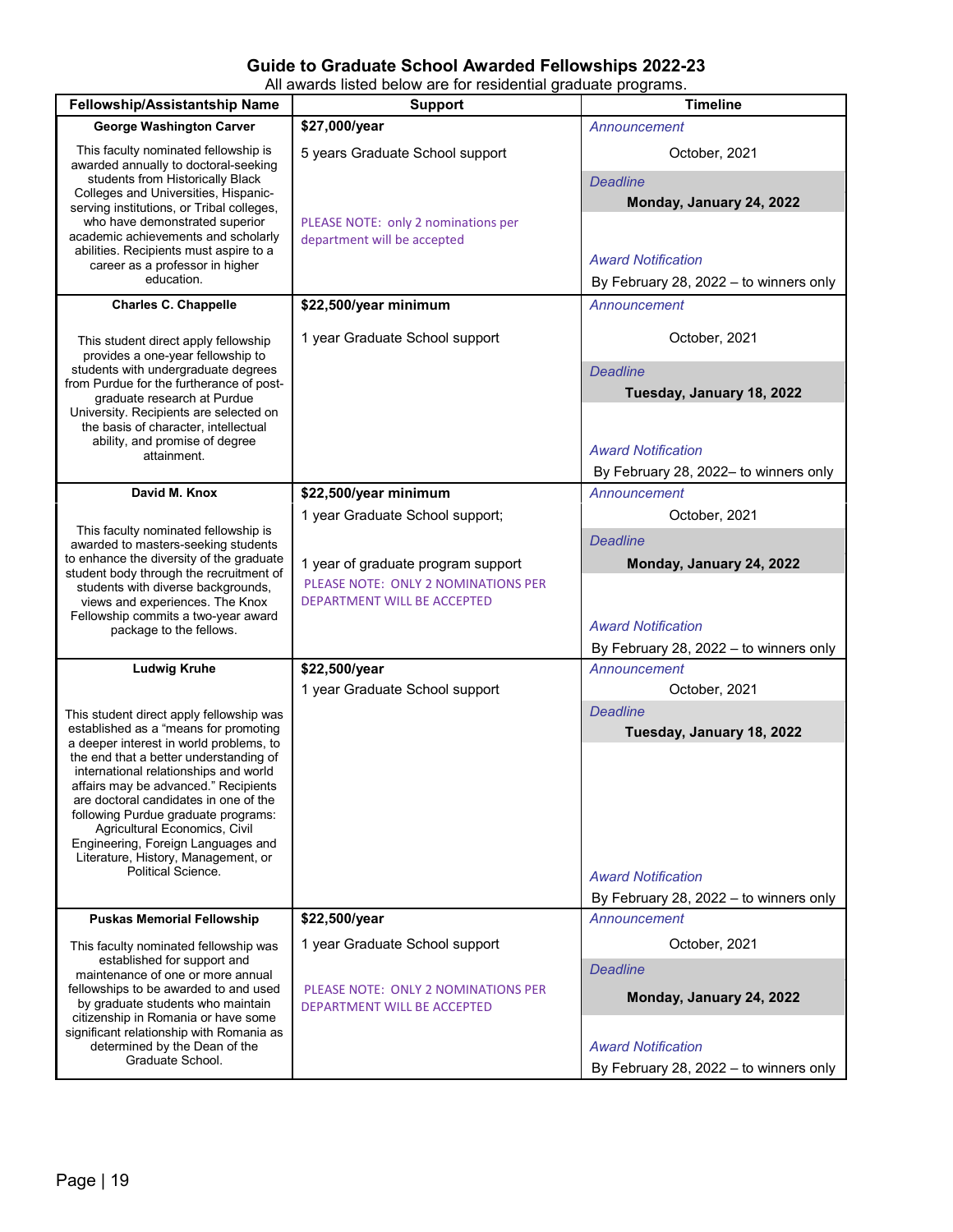# <span id="page-19-0"></span>**George Washington Carver Fellowship**

The George Washington Carver Doctoral Fellowship is awarded annually to encourage students from Historically Black Colleges and Universities (HBCU), Hispanic-serving institutions (HSI), or Tribal colleges, who have demonstrated superior academic achievements and scholarly abilities, to attend Purdue University. Recipients of this fellowship are doctoralseeking students in PhD granting, residential programs who aspire to a career as a **professor in higher education**. Purdue University President Emeritus, Martin C. Jischke, initiated the George Washington Carver Fellowship in honor of this great African-American educator, researcher, and innovator. This fellowship is a five-year award package to the student with all five years supported by the Graduate School.

**Application Process** - Students do not apply directly for the George Washington Carver Fellowship, but must complete the diversity essay, which is part of the Graduate School admission application. Graduate programs submit nominations of students who meet the eligibility criteria to the Fellowship Office. Application instructions and due dates for the Carver Fellowship are available on the [Fellowship Website.](https://www.purdue.edu/gradschool/fellowship/fellowship-resources-for-staff/managed-fellowships/gs-managed-faculty-nominated-fellowships.html)

The diversity essay should be 500 words or less, responding to the statement: Describe your leadership, work experience, service experience, or other significant involvement with racial, ethnic, socio-economic, or educational communities that have traditionally been underrepresented in higher education, and how these experiences would promote a diversity of views, experiences, and ideas in the pursuit of research, scholarship, and creative excellence.

**Selection Process** - Selection of the Carver Fellow is conducted by members of the graduate faculty. At a minimum, the selection committee considers the student's academic achievements and scholarly abilities and ability to contribute to the diversity of the graduate student body, based on the Graduate School admission application materials, including the diversity essay.

**Student Eligibility** - The GWC Fellowship recipient must:

- be a graduate of an HBCU or HSI, or have attended a Tribal college for two years;
- be a graduate of an accredited U.S. high school;
- aspire to a career as a professor in higher education;
- be able to demonstrate the ability to contribute to the diversity of the graduate student body through the recipient's background, views and experiences as communicated in the diversity essay;
- demonstrate superior academic achievements and scholarly abilities

**Award Provisions** - The tenure of the George Washington Carver Fellowship award is five years, contingent upon satisfactory progress as determined by the academic program. The Graduate School provides five years of salary support; payment of tuition, medical insurance benefits, and most student fees except the college differential fee. The Differential Fee charged to students by specific schools or colleges (e.g., Krannert School of Management, College of Engineering, School of Pharmacy, and College of Technology) is not provided and is the responsibility of the student.

Continuation of the George Washington Carver Fellowship award is contingent upon satisfactory academic and scholarly performance and progress, satisfactory work performance, and the fellow's ability to meet and maintain Graduate School Fellowship guidelines.

#### **Award Terms and Conditions**- Recipients must:

- be enrolled and maintain status as Ph.D.-track students in a degree-granting residential graduate program at Purdue to which the fellow was admitted;
- register for at least eight credits in both the fall and the spring sessions and register for at least six credits during the summer session. Fellows who are not registered during the summer session will not receive a funding support during summer session;
- maintain satisfactory academic and scholarly performance and satisfactory work performance;
- adhere to the Graduate School Fellowship guidelines.

**Renewal** - The George Washington Carver Fellowship is non-renewable.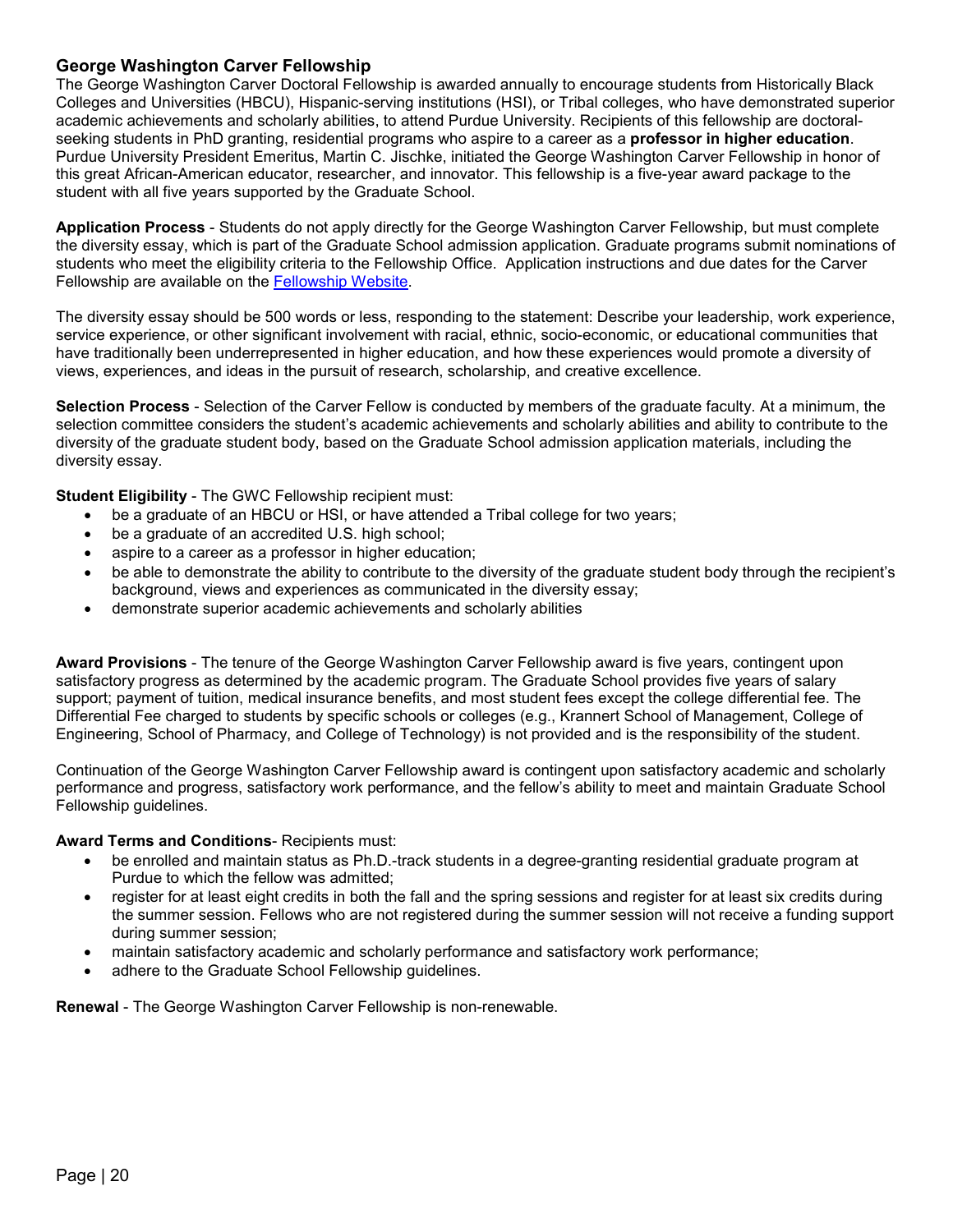## <span id="page-20-0"></span>**Charles C. Chappelle Fellowship**

The Charles C. Chappelle Fellowship provides a one-year fellowship to students with undergraduate degrees from Purdue for the furtherance of post-graduate research at Purdue University. Chappelle Fellows are selected based on character, intellectual ability, and promise of degree attainment.

**Application Process** – Undergraduate students directly apply for the Chappelle fellowship before entering a graduate program. Application instructions and due date for the Chappelle Fellowship are available on the [Fellowship Website.](https://www.purdue.edu/gradschool/fellowship/fellowship-resources-for-staff/managed-fellowships/gs-managed-student-direct-apply-fellowships.html)

**Selection Process** - Selection of Chappelle Fellows is conducted by members of the graduate faculty, utilizing materials in the Graduate School admission application along with the Purdue Impact essay.

Submissions are evaluated according to the following criteria:

- intellectual ability;
- scholarly activities and abilities;
- engagement within the University and community;
- adherence to program guidelines;
- Purdue Impact essay.

**Student Eligibility** - Recipients of Chappelle Fellowships must possess a Purdue undergraduate degree, need to have submitted a graduate school application, before the award is made be admitted to Purdue in a degree-granting residential graduate program, or be enrolled in a Purdue degree- granting residential graduate program for less than one semester, and must demonstrate superior academic achievement and scholarly abilities.

**Award Administration** - The Chappelle Fellowships are supported through a generous endowment in honor of Charles Chappelle and are only administered as fellowships. The number of awards available each year is dependent on endowment earnings.

**Award Provisions** - The tenure of the Chappelle Fellowship is one year and provides a stipend, payment of tuition, medical insurance benefit, and most student fees **except the Differential Fee**. The Differential Fee is the fee charged to students by specific schools or colleges (e.g., Krannert School of Management, College of Engineering, School of Pharmacy, and College of Technology) and is the responsibility of the student.

#### **Award Terms and Conditions** - Recipients must:

- be enrolled and maintain status in the degree-granting graduate residential program at Purdue to which the fellow was admitted;
- register for at least eight credits in both the fall and the spring sessions and register for at least six credits during the summer session. Fellows who are not registered during the summer session will not receive a stipend during summer session;
- maintain satisfactory academic and scholarly performance;
- adhere to the Graduate School Fellowship guidelines

**Renewal** - The Chappelle Fellowship is non-renewable.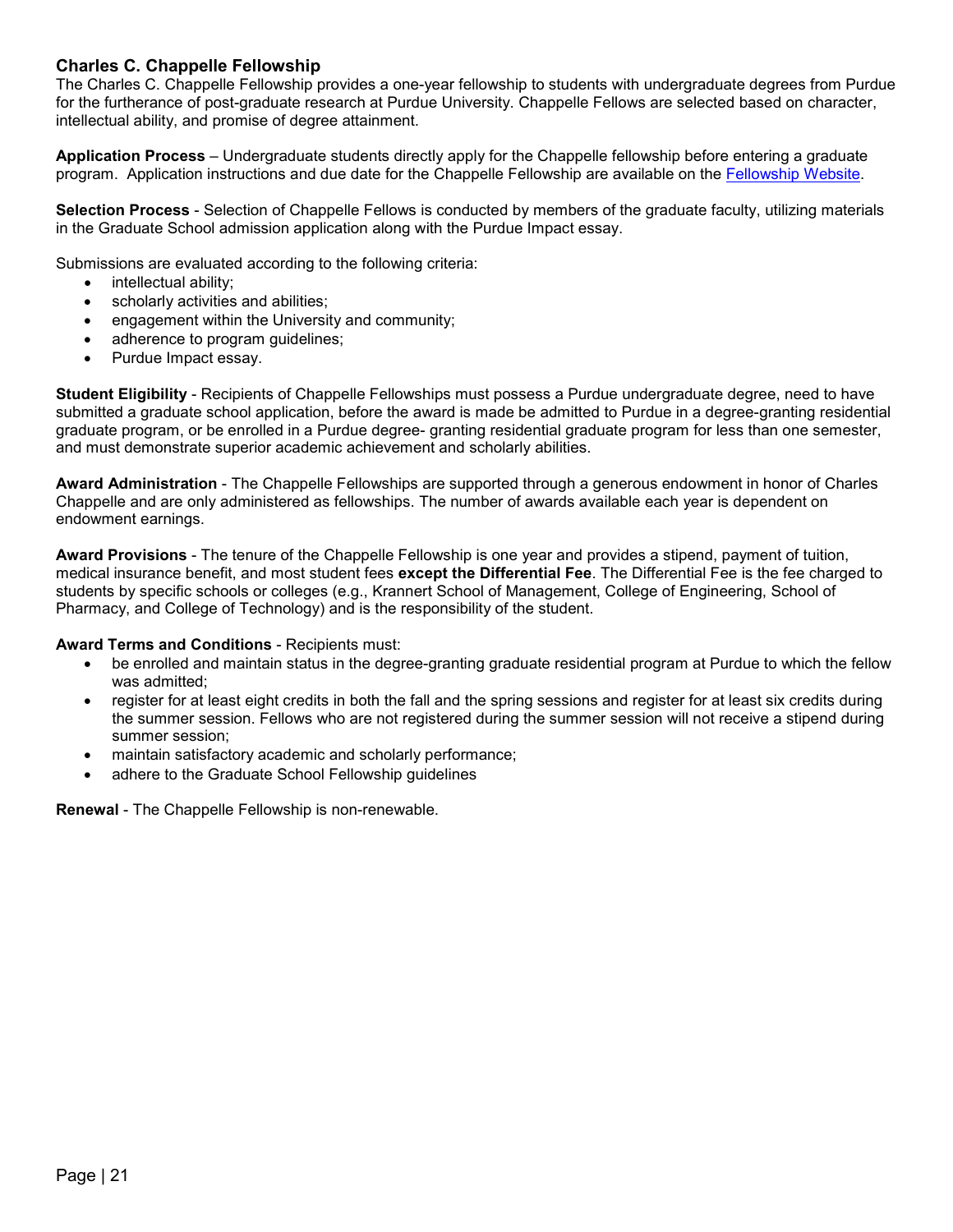#### <span id="page-21-0"></span>**David M. Knox Fellowship**

The David M. Knox Fellowships are awarded to masters-seeking students to enhance the diversity of the graduate student body through the recruitment of students with diverse backgrounds, views and experiences. The Knox Fellowship commits a two-year award package to the student, which includes one year of funding support from the Graduate School and one additional year of funding support from the departmental graduate program.

**Application Process** - Students do not apply directly for the David Knox Fellowship, but must complete the diversity essay, which is part of the Graduate School admission application. Graduate programs submit nominations of students who meet the eligibility criteria to the Fellowship Office. Application instructions and due date for the Knox fellowship are available on the [Fellowship Website.](https://www.purdue.edu/gradschool/fellowship/fellowship-resources-for-staff/managed-fellowships/gs-managed-faculty-nominated-fellowships.html)

The diversity essay should be 500 words or less, responding to the statement: Describe your leadership, work experience, service experience, or other significant involvement with racial, ethnic, socio-economic, or educational communities that have traditionally been underrepresented in higher education, and how these experiences would promote a diversity of views, experiences, and ideas in the pursuit of research, scholarship, and creative excellence.

**Selection Process** - Selection of the Knox Fellows is conducted by members of the graduate faculty. At a minimum, the selection committee considers the student's academic achievements and scholarly abilities and ability to contribute to the diversity of the graduate student body, based on the Graduate School admission application materials, including the diversity essay.

**Student Eligibility** - Recipients of Knox Fellowships must have graduated from an accredited U.S. high school, be admitted to Purdue in a degree-granting residential graduate program, and, at a minimum, must demonstrate superior academic achievement and scholarly abilities, enhancing the graduate student body through a diversity of backgrounds, views and experiences.

**Award Provisions** - The Knox Fellowship provides a two-year award package to the student, which includes one year of funding support from the Graduate School and one additional year of funding support from the departmental graduate program, usually in the form of research assistantships, teaching assistantships, or a combination thereof, to guarantee to the fellowship recipient a total award package of two years. The Knox Fellowship provides a stipend/salary, payment of tuition, medical insurance benefit, and most student fees **except the Differential Fee**. The Differential Fee is the fee charged to students by specific schools or colleges (e.g., Krannert School of Management, College of Engineering, School of Pharmacy, and College of Technology) and is the responsibility of the student.

Continuation of the Knox Fellowship award is contingent upon satisfactory academic and scholarly performance and progress, satisfactory work performance, and the fellow's ability to meet and maintain Graduate School Fellowship guidelines. Students who elect not to accept the financial support offered by the graduate program may be subject to termination of the fellowship.

#### **Award Terms and Conditions** - Recipients must:

- be enrolled and maintain status in the degree-granting residential graduate program at Purdue to which the fellow was admitted;
- register for at least eight credits in both the fall and the spring sessions and register for at least six credits during the summer session. Fellows who are not registered during the summer session will not receive a funding support during summer session;
- maintain satisfactory academic and scholarly performance and progress and satisfactory work performance;
- adhere to the Graduate School Fellowship guidelines

**Renewal -** The Knox Fellowship is non-renewable.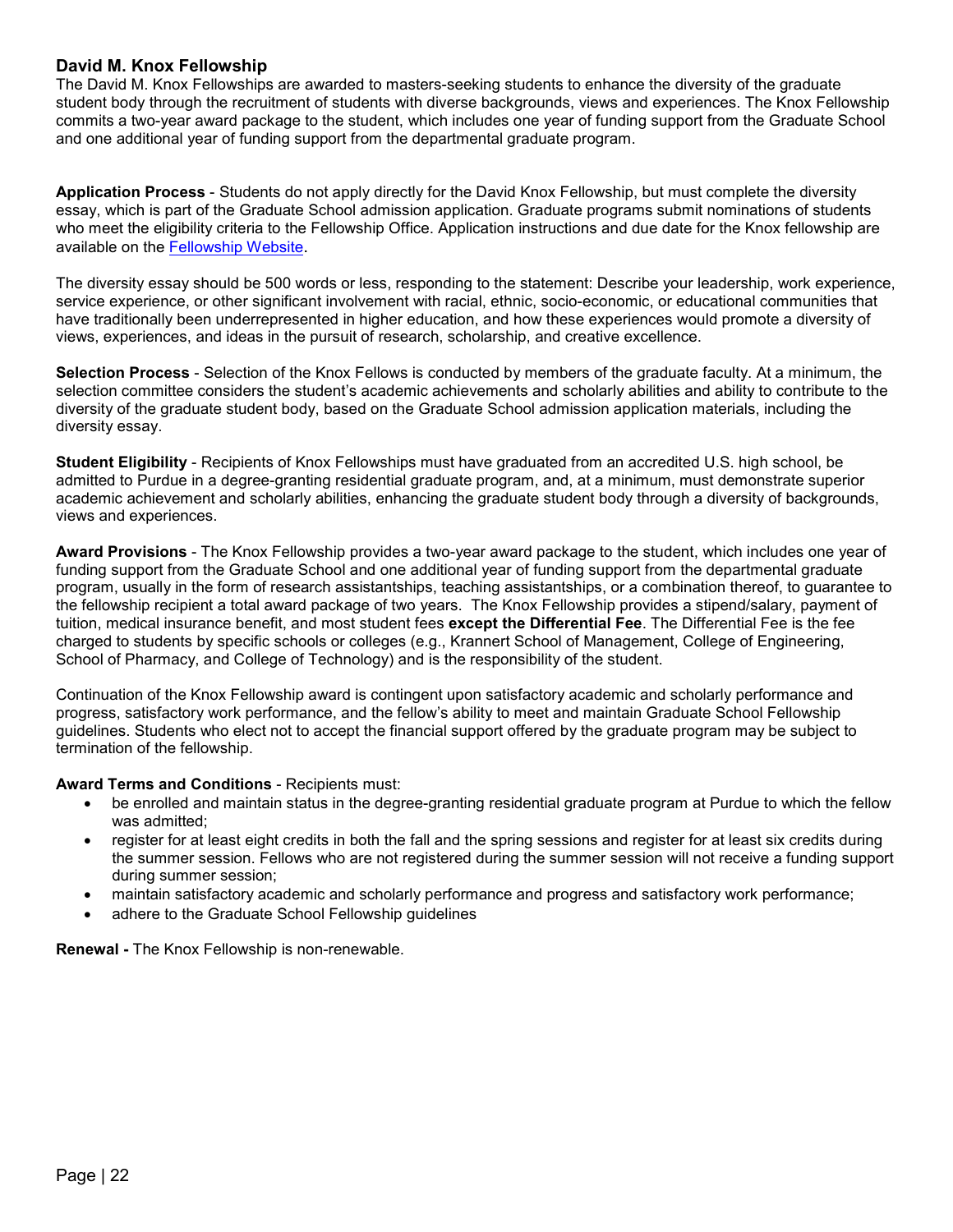#### <span id="page-22-0"></span>**Ludwig Kruhe Fellowship**

The Kruhe Fellowship was established in July 1966 with a bequest from the estate of Ludwig Kruhe. Its income supports fellowships for graduate students pursing courses in comparative government, or similar or related studies, to the end that international relationships and good will may be advanced through a better understanding of world affairs. The Ludwig Kruhe Fellowship was established as a "means for promoting a deeper interest in world problems, to the end that a better understanding of international relationships and world affairs may be advanced." The tenure of the Kruhe Fellowship is one year and should have completed all doctoral degree requirements for the PhD at the conclusion of the fellowship.

#### **Kruhe Fellows are doctoral candidates in one of the following Purdue graduate residential programs: Agricultural Economics, Civil Engineering, Economics, Foreign Languages and Cultures, History, Management, or Political Science.**

**Application Process** – Students directly apply for the Kruhe Fellowship the year before their final year in the PhD program. Application instructions and due date for the Kruhe Fellowship are available on the [Fellowship Website.](https://www.purdue.edu/gradschool/fellowship/fellowship-resources-for-staff/managed-fellowships/gs-managed-student-direct-apply-fellowships.html)

**Selection Process** - Selection of Kruhe Fellows is conducted by members of the graduate faculty. At a minimum, the applicants are evaluated on the merits of the application and the adherence to program guidelines.

**Student Eligibility** - Doctoral candidates of superior merit in the graduate programs of Agricultural Economics, Civil Engineering, Economics, Foreign Languages and Cultures, History, Management and Political Science are eligible to apply. PhD candidacy must be achieved prior to the commencement of the fellowship tenure.

**Award Provisions** - The tenure of the Kruhe Fellowship is one year provides a stipend/salary, payment of tuition, medical insurance benefit, and most student fees **except the Differential Fee**. The Differential Fee is the fee charged to students by specific schools or colleges (e.g., Krannert School of Management and College of Engineering) and is the responsibility of the student.

**Award Terms and Conditions** – Kruhe Fellowship recipients must:

- maintain status as doctoral candidates with the year of fellowship funding being their final year;
- complete all doctoral degree requirements to receive the doctoral degree at the conclusion of the fellowship tenure;
- register for at least eight credits in both the fall and the spring sessions and register for at least six credits during the summer session. Fellows who are not registered during the summer session will not receive a funding support during summer session;
- maintain satisfactory academic and scholarly performance and progress and satisfactory work performance

**Renewal** - The Kruhe Fellowship is non-renewable.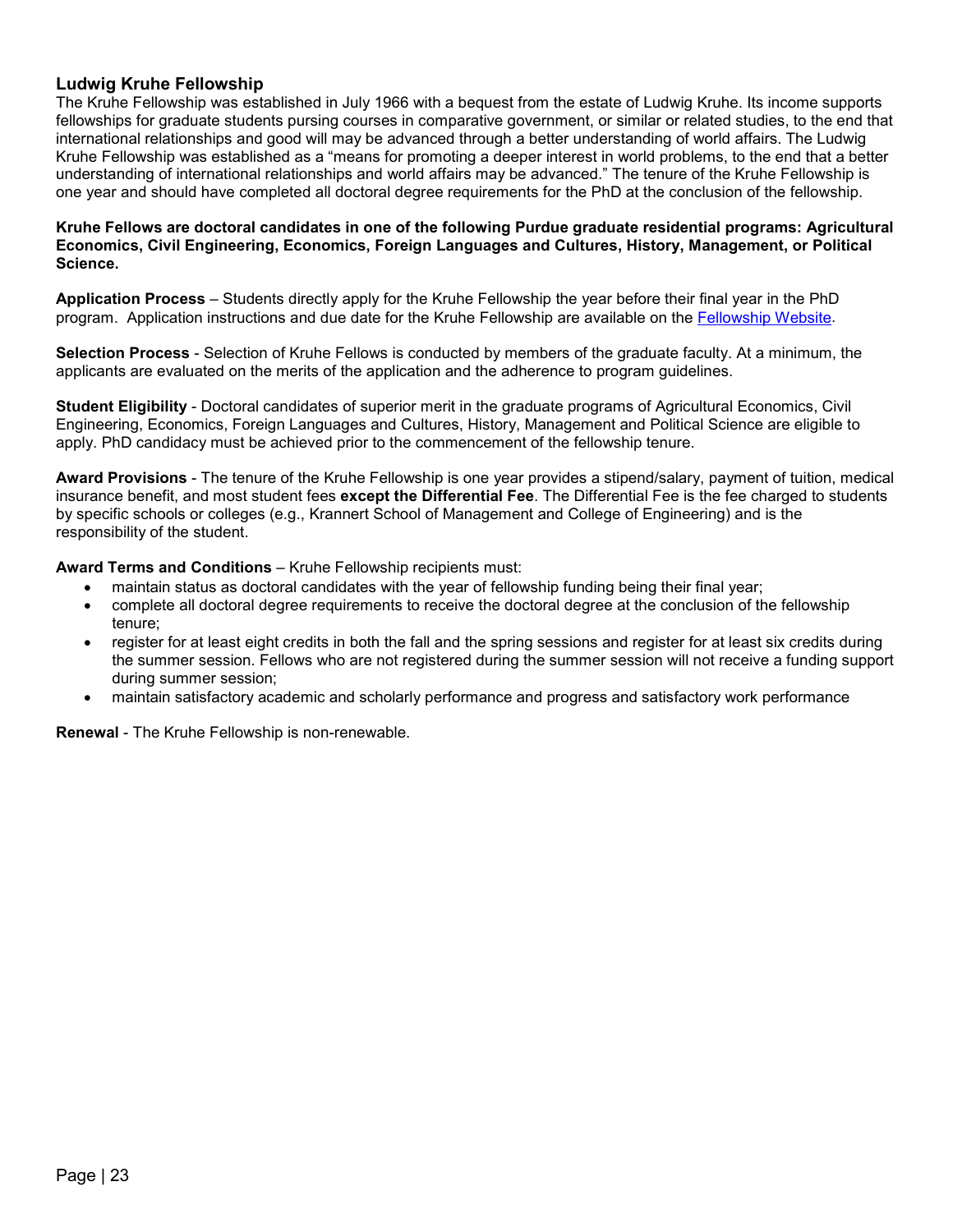# <span id="page-23-0"></span>**Puskas Memorial Fellowship**

The Puskas Memorial Fellowship was established in April 1993 with a bequest from the estate of Nick Puskas and the purpose of this fellowship is to help support residential graduate students that have a Romania background.

**Application Process** - Students do not apply directly for the Puskas Memorial Fellowship. Graduate programs submit nominations of students who meet the eligibility criteria to the Fellowship Office. Application instructions and due date for the Puskas Fellowship are available on the [Fellowship Website.](https://www.purdue.edu/gradschool/fellowship/fellowship-resources-for-staff/managed-fellowships/gs-managed-faculty-nominated-fellowships.html)

**Selection Process** - Selection of Puskas Fellows is conducted by members of the graduate faculty. At a minimum, the applicants are evaluated on the merits of the application and the adherence to program guidelines.

**Student Eligibility** – Recipients of The Puskas Memorial Fellowship must either:

- Maintain residency in Romania
- Were educated in Romania
- Have participated in study or research in Romania
- Are conducting formal outreach and engagement with Romania
- Have some other significant relationship with Romania as determined by the Dean of the Graduate School

**Award Provisions** - The tenure of the Puskas Fellowship is one year and provides a stipend/salary, payment of tuition, medical insurance benefit, and most student fees **except the Differential Fee**. The Differential Fee is the fee charged to students by specific schools or colleges (e.g., Krannert School of Management, College of Engineering, School of Pharmacy, and College of Technology) and is the responsibility of the student.

#### **Award Terms and Conditions** – Puskas Fellowship recipients must

- be enrolled and maintain status in a residential degree-granting graduate program at Purdue to which the fellow was admitted;
- register for at least eight credits in both the fall and the spring sessions and register for at least six credits during the summer session. Fellows who are not registered during the summer session will not receive a funding support during summer session;
- maintain satisfactory academic and scholarly performance and progress and satisfactory work performance;

**Renewal** - The Puskas Fellowship is a 1-year fellowship, with a possibility of renewal.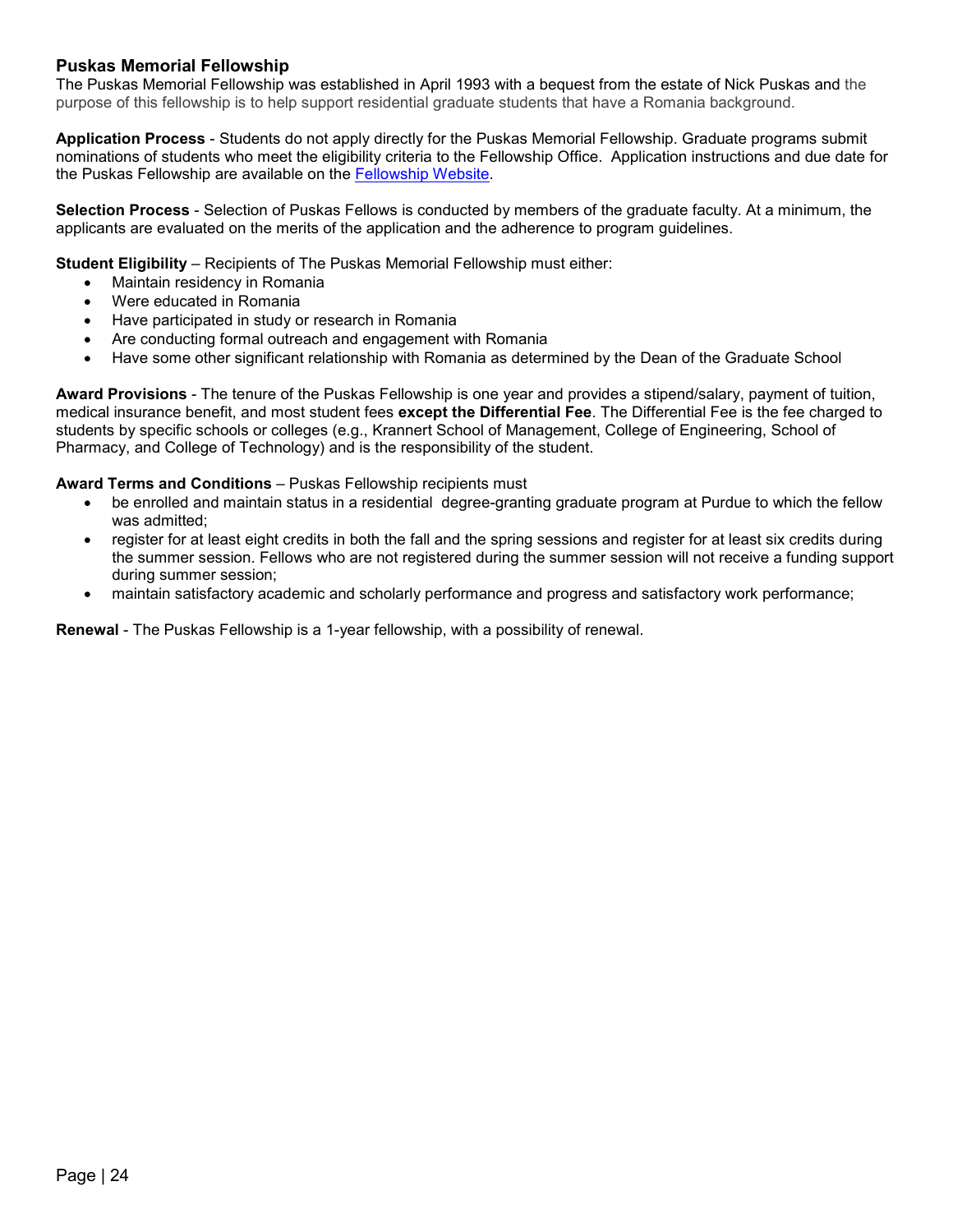# **Guide to Graduate School Bilsland Strategic Initiatives & Summer 2022 Research Grants**

<span id="page-24-0"></span>

| <b>Bilsland Strategic Initiatives</b>                                             |
|-----------------------------------------------------------------------------------|
| Awarded at the Dean's discretion. There<br>is no competition for this fellowship. |

| <b>Graduate School Summer</b><br><b>Research Grants</b>                                                                                                                                         | \$425.00 per week (estimated)   | Allocation                   |
|-------------------------------------------------------------------------------------------------------------------------------------------------------------------------------------------------|---------------------------------|------------------------------|
| To provide research support to doctoral                                                                                                                                                         | 8 weeks Graduate School support | February, 2022               |
| students who have been exclusively<br>teaching assistants during both of the<br>preceding academic semesters (Fall<br>2021, Spring 2022). A student holding<br>any type of fellowship, research |                                 | Department Response Deadline |
| assistantship or<br>administrative/professional graduate<br>appointment is not eligible.                                                                                                        |                                 | Monday, April 18, 2022       |
|                                                                                                                                                                                                 |                                 | <b>Award Notification</b>    |
|                                                                                                                                                                                                 |                                 | Determined by program        |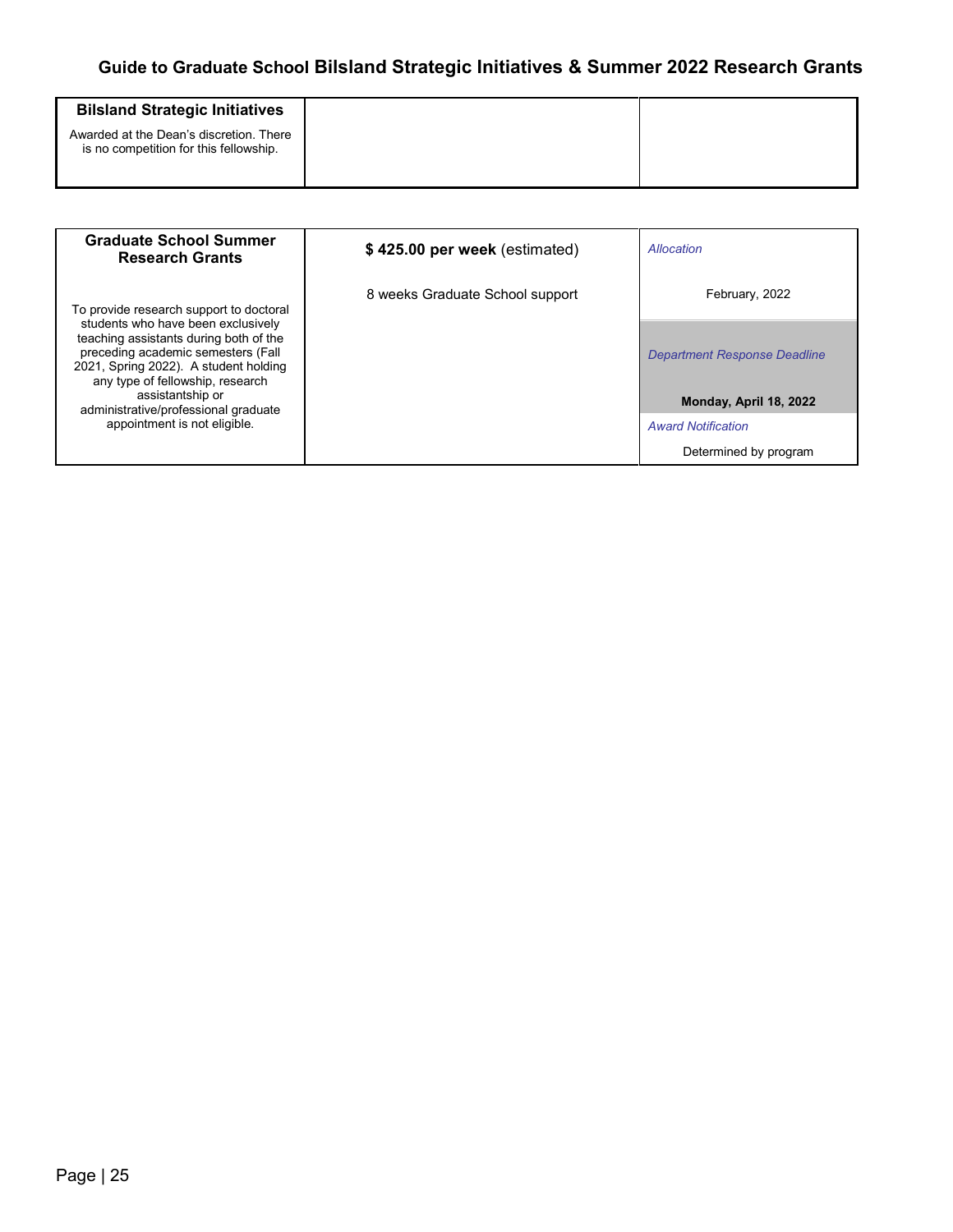#### <span id="page-25-0"></span>**Bilsland Strategic Initiatives Fellowship**

The Bilsland Strategic Initiatives Fellowship program will be administered as special projects directed by the Dean of the Graduate School, and usually administered as an assistantship. Further information on the projects will be disseminated as needed.

#### <span id="page-25-1"></span>**Summer Research Grants (SRG)**

The Graduate School Summer Research Grants provide 8 weeks of thesis research support for Predoctoral students who have been exclusively teaching during both of the preceding academic semesters (Fall & Spring).

Eligibility - Students must have held a one-half time or greater (50.00 CUL or higher) University teaching appointment during both of the preceding academic semesters. A "teaching appointment" is classified as a graduate teaching assistant or graduate instructor. A student holding any type of fellowship, research assistantship or administrative/professional graduate appointment is not eligible.

Only students working for the Ph.D. degree will be considered for support. Students also must show satisfactory scholastic achievement (GPA >3.00) and research potential.

Application Process - The Graduate School will send each college a list of eligible students in February. The number of Summer Research Grants awarded to each college will be sent to the college's associate dean for graduate education, who will decide the allocation for each department and select the students they wish to support from the list of eligible Ph.D. students provided.

Award - The total award for the Summer Research Grant is equivalent to the minimum salary for graduate staff as noted in the Graduate Staff Employment Manual. Departments may supplement the Summer Research Grant. The student supported on the SRG also receives a tuition remission as a benefit of employment.

Registration Requirements - Recipients of the Summer Research Grant must be enrolled and maintain status as a graduate student in a degree-granting graduate program at Purdue. Student must register for a minimum of 3 hours of Ph.D. research (69900) during the summer session. All research must be performed on the West Lafayette campus.

Award Conditions - The SRG is an 8 week, one-half time (50.00 CUL), research appointment at Purdue University. Student must register for a minimum of 3 hours of Ph.D. research (69900) during the Summer Session. Students may accept an additional one-quarter time (25.00 CUL) University appointment as a graduate research assistant.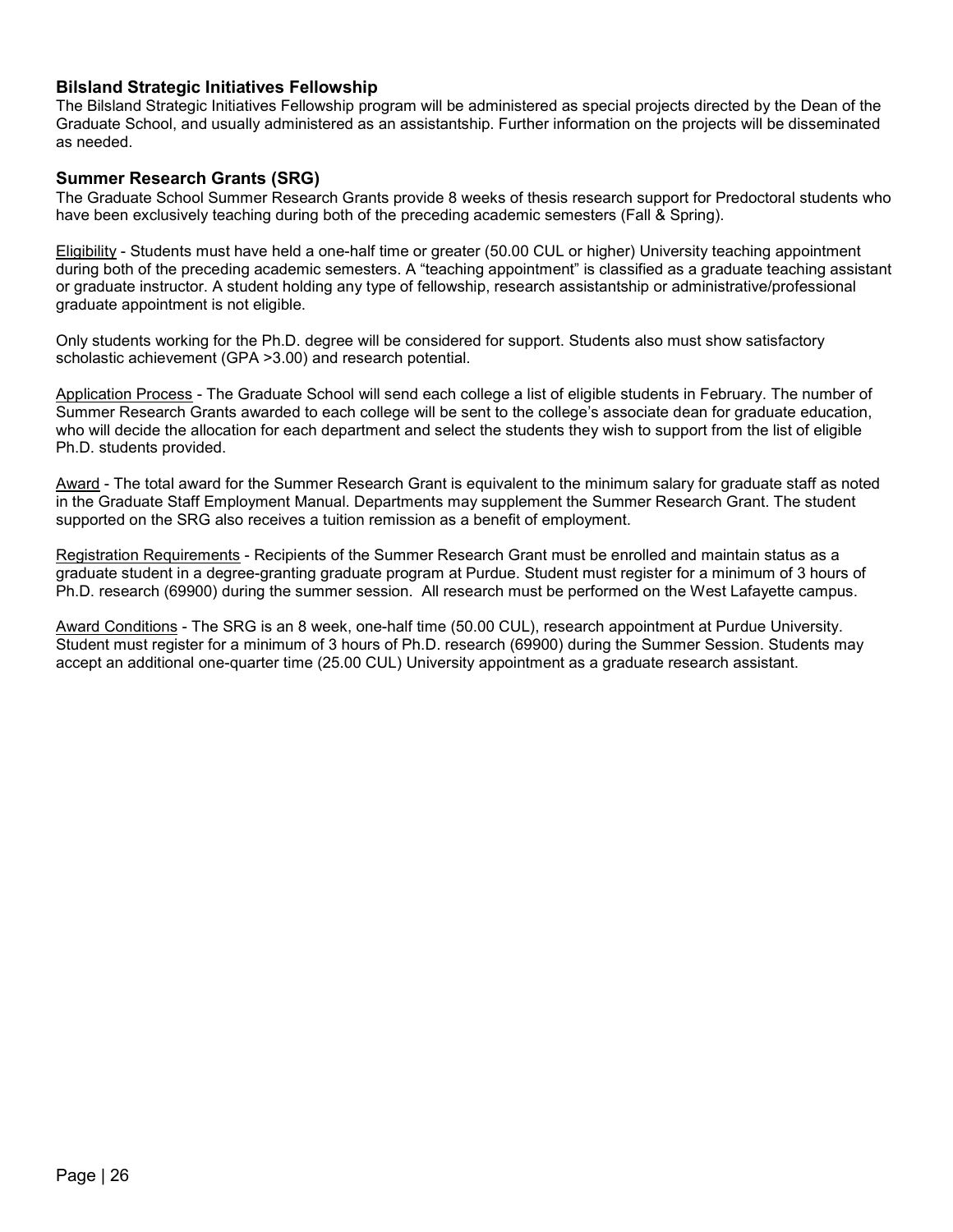<span id="page-26-0"></span>

| <b>Frederick N. Andrews</b><br><b>Environmental Travel</b><br>Grant                                                     |                                                                                      | <b>Deadline</b>                  |
|-------------------------------------------------------------------------------------------------------------------------|--------------------------------------------------------------------------------------|----------------------------------|
| For degree-seeking<br>students enrolled in a<br>graduate program who<br>are researching means of<br>improving the world | \$1500 Grant for Travel<br>Reimbursement                                             |                                  |
|                                                                                                                         |                                                                                      | Deadline: December 20, 2021      |
|                                                                                                                         |                                                                                      | <b>Award Notification</b>        |
| environment. For travel in<br>the 2022 calendar year.                                                                   |                                                                                      | Notification by January 24, 2022 |
| <b>Russell O. Blosser</b><br><b>Environmental Travel</b><br>Grant                                                       |                                                                                      | <b>Deadline</b>                  |
| To support graduate<br>students majoring in an                                                                          | \$1500 Grant for Travel<br>Reimbursement                                             |                                  |
| area of environmental                                                                                                   |                                                                                      | Deadline: December 20, 2021      |
| sciences. Preference is<br>given to students affiliated<br>with the Chi Chapter of<br>Kappa Sigma Fraternity.           |                                                                                      | <b>Award Notification</b>        |
|                                                                                                                         |                                                                                      | Notification by January 24, 2022 |
| A.H. Ismail<br>Interdisciplinary<br><b>Travel Support Grant</b>                                                         | <b>Grant for Travel</b><br>Reimbursement                                             | <b>Deadline</b>                  |
| To provide travel support                                                                                               | Actual amount is dependent<br>upon travel destination and<br>endowment distribution. |                                  |
| to doctoral students in<br>interdisciplinary programs                                                                   |                                                                                      | Deadline: December 20, 2021      |
| presenting their doctoral<br>research at a national or                                                                  |                                                                                      | <b>Award Notification</b>        |
| international conference.                                                                                               |                                                                                      | Notification by January 24, 2022 |